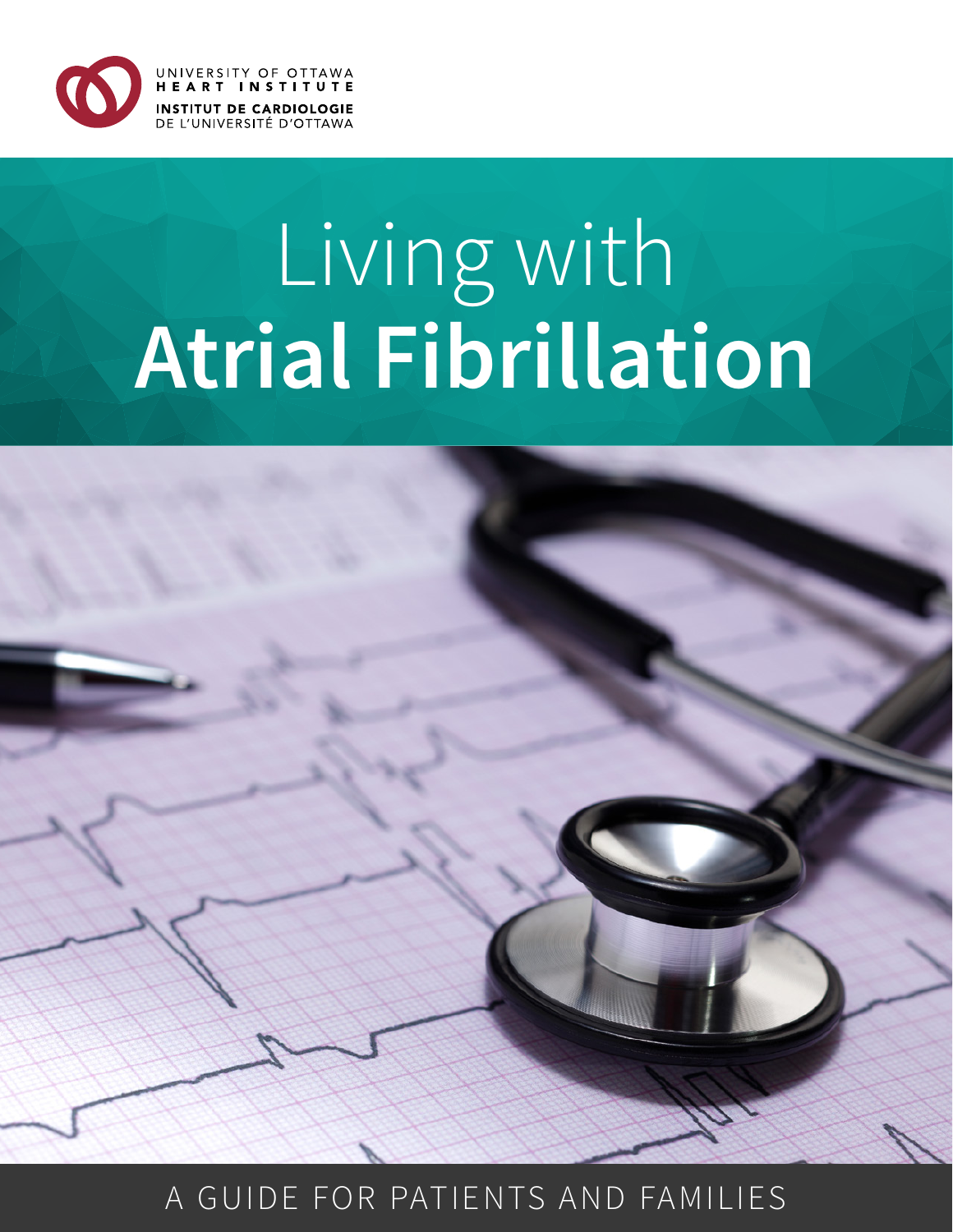#### © 2020 University of Ottawa Heart Institute

This Patient Guide and its contents are the property of the University of Ottawa Heart Institute (UOHI). They may not be modified, sectioned, copied, reproduced or republished without prior explicit permission from UOHI. The content has been prepared for general information purposes only and is not intended to provide specific medical or professional advice. The authors of this Guide do not assume any liability for loss in connection with the information provided herein.

The Heart Institute logo and swirl are trademarks of the University of Ottawa Heart Institute. All other trademarks and copyrighted materials are the property of their respective owners.

For more information about customizing this guide for the particular needs of your institution, please contact the Department of Communications at 613-696-7000, ext. 19058, or communications@ottawaheart.ca.

#### **UOHI 77 (Latest update: 2020)**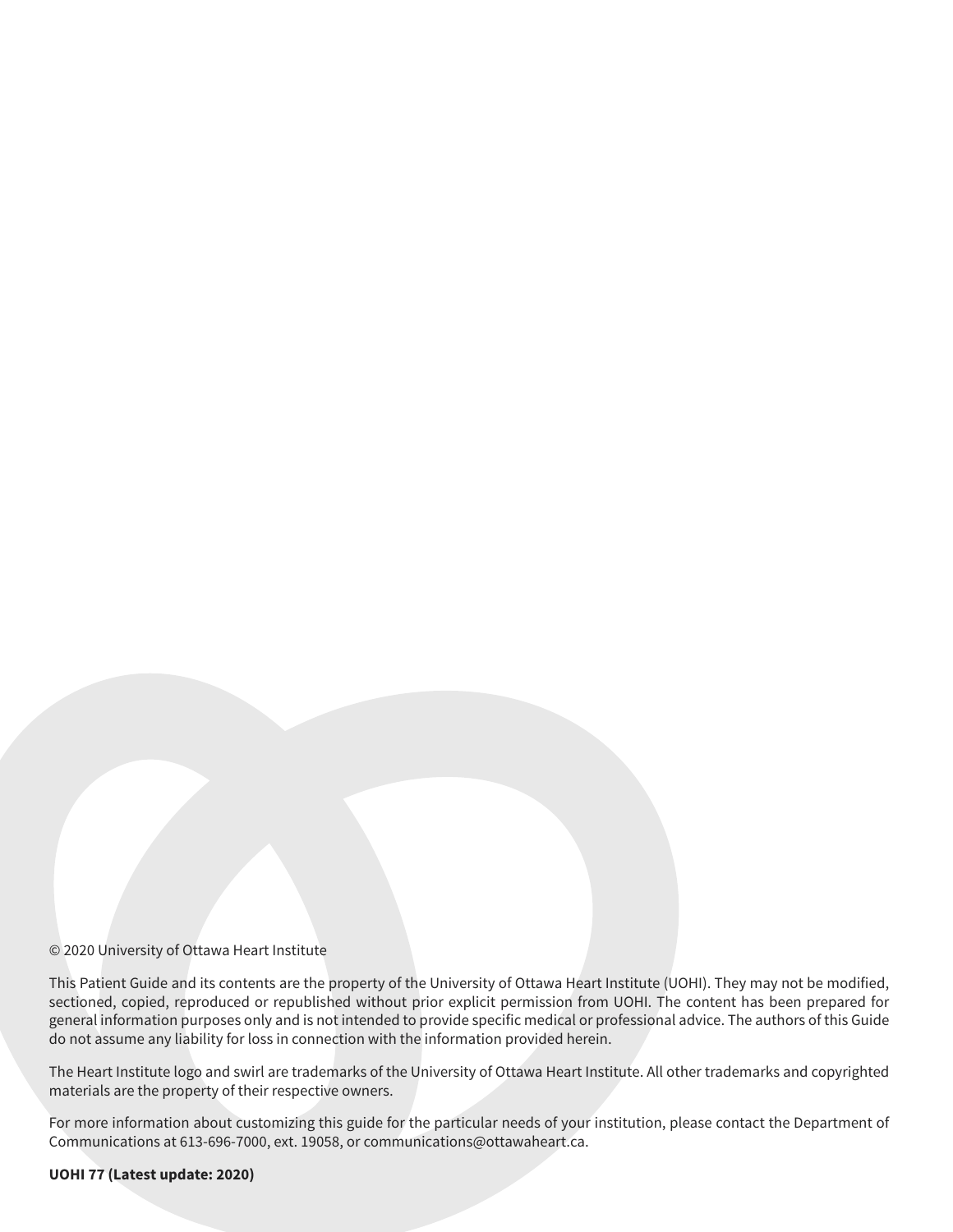### **PLEASE BRING THIS BOOKLET WITH YOU TO THE HEART INSTITUTE**

**Patient Name:**

### **PLEASE COMPLETE THE FOLLOWING INFORMATION**

| <b>Contact Person</b>     | Name and the second contract of the second contract of the second contract of the second contract of the second contract of the second contract of the second contract of the second contract of the second contract of the se |
|---------------------------|--------------------------------------------------------------------------------------------------------------------------------------------------------------------------------------------------------------------------------|
| (relative, friend)        |                                                                                                                                                                                                                                |
|                           |                                                                                                                                                                                                                                |
|                           |                                                                                                                                                                                                                                |
|                           |                                                                                                                                                                                                                                |
| <b>Family Physician</b>   |                                                                                                                                                                                                                                |
|                           |                                                                                                                                                                                                                                |
|                           |                                                                                                                                                                                                                                |
| Pharmacy                  | Name                                                                                                                                                                                                                           |
|                           |                                                                                                                                                                                                                                |
|                           |                                                                                                                                                                                                                                |
|                           |                                                                                                                                                                                                                                |
| Cardiologist              |                                                                                                                                                                                                                                |
|                           |                                                                                                                                                                                                                                |
|                           |                                                                                                                                                                                                                                |
| <b>Other</b><br>(Specify) |                                                                                                                                                                                                                                |
|                           |                                                                                                                                                                                                                                |
|                           |                                                                                                                                                                                                                                |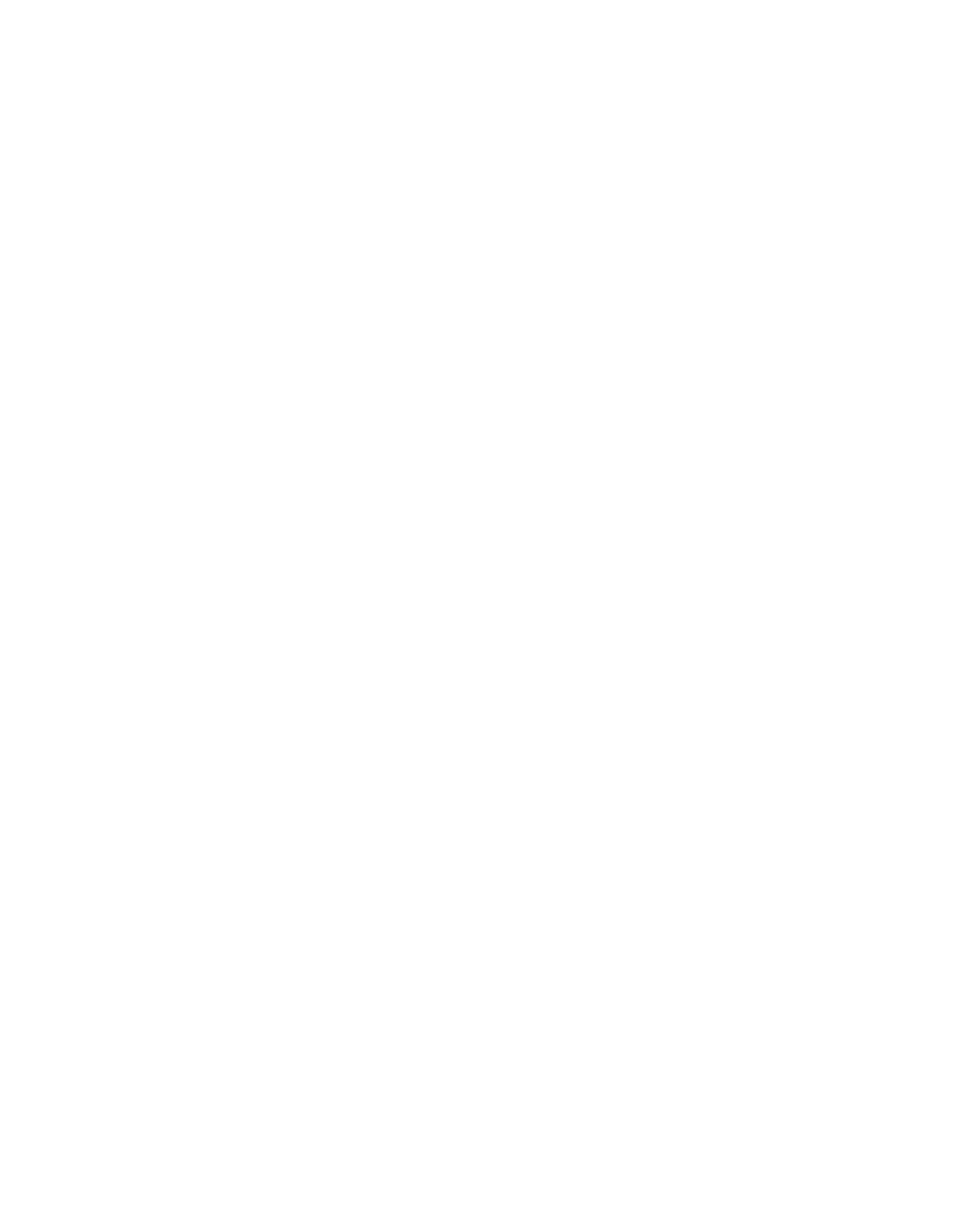# **TABLE OF CONTENTS**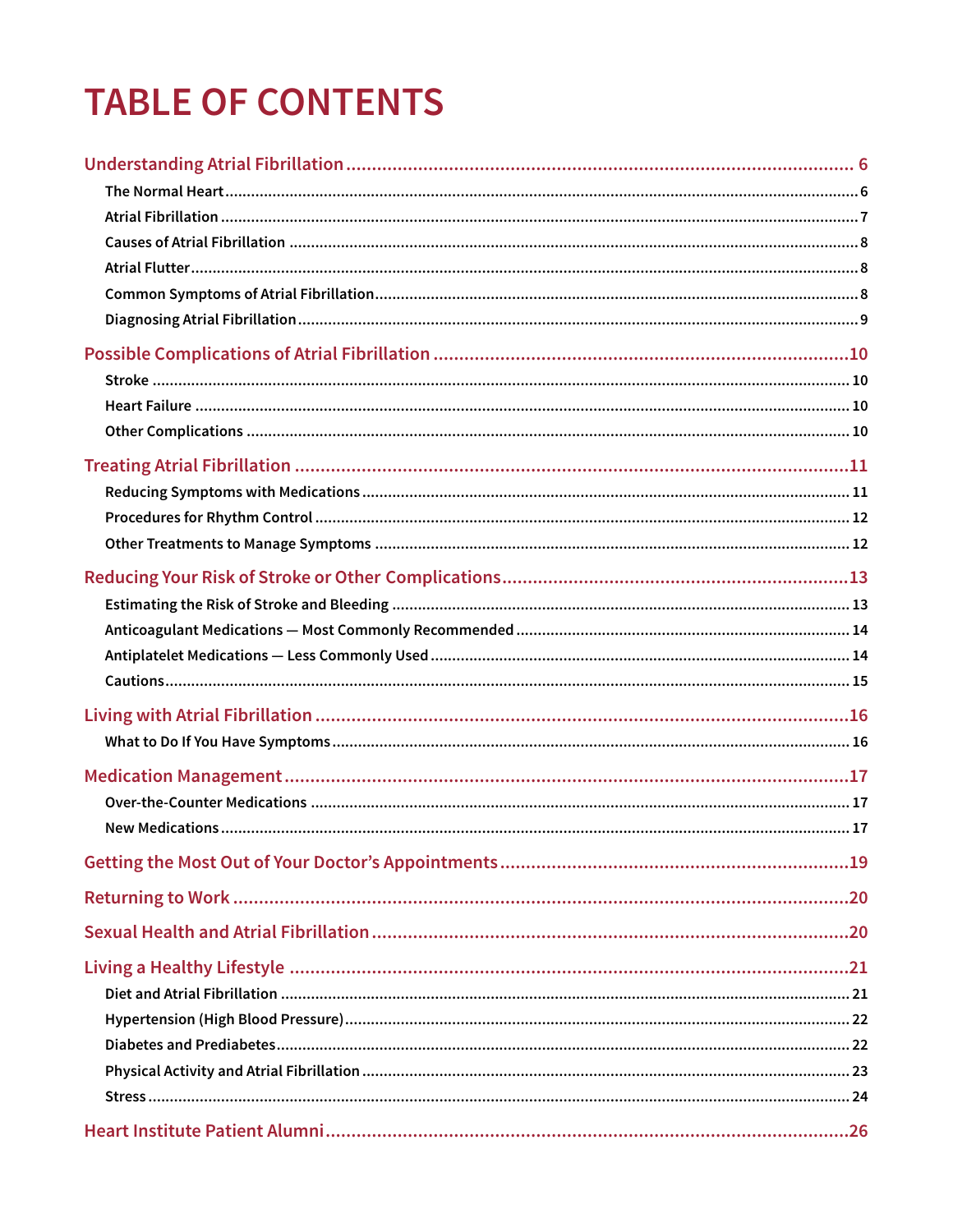# <span id="page-5-0"></span>**UNDERSTANDING ATRIAL FIBRILLATION**

You have been diagnosed with a condition called atrial fibrillation. The purpose of this guide is to:

- Provide information about atrial fibrillation
- Give you an idea of the treatment options for this condition
- Give you some tips on living well with atrial fibrillation

#### **The Normal Heart**

Your heart is a muscle that works like a pump. The main job of your heart is to pump blood throughout your body. There are four chambers: two upper chambers called atria and two lower chambers called ventricles.

The atria collect blood returning to the heart and transfer it to the ventricles. The ventricles squeeze the blood out to the rest of your body.

The different chambers in your heart work together. The right atria and ventricle pump blood to your lungs to pick up oxygen. The left atria and ventricle pump the oxygen-rich blood to the rest of your body.

The pumping of your heart is regulated by an electrical current or impulse—much like a spark plug in a car. The electrical impulse starts in the sinoatrial (SA) node and then spreads throughout both atria like ripples in a pond. This causes both atria to contract, squeezing blood into the ventricles.

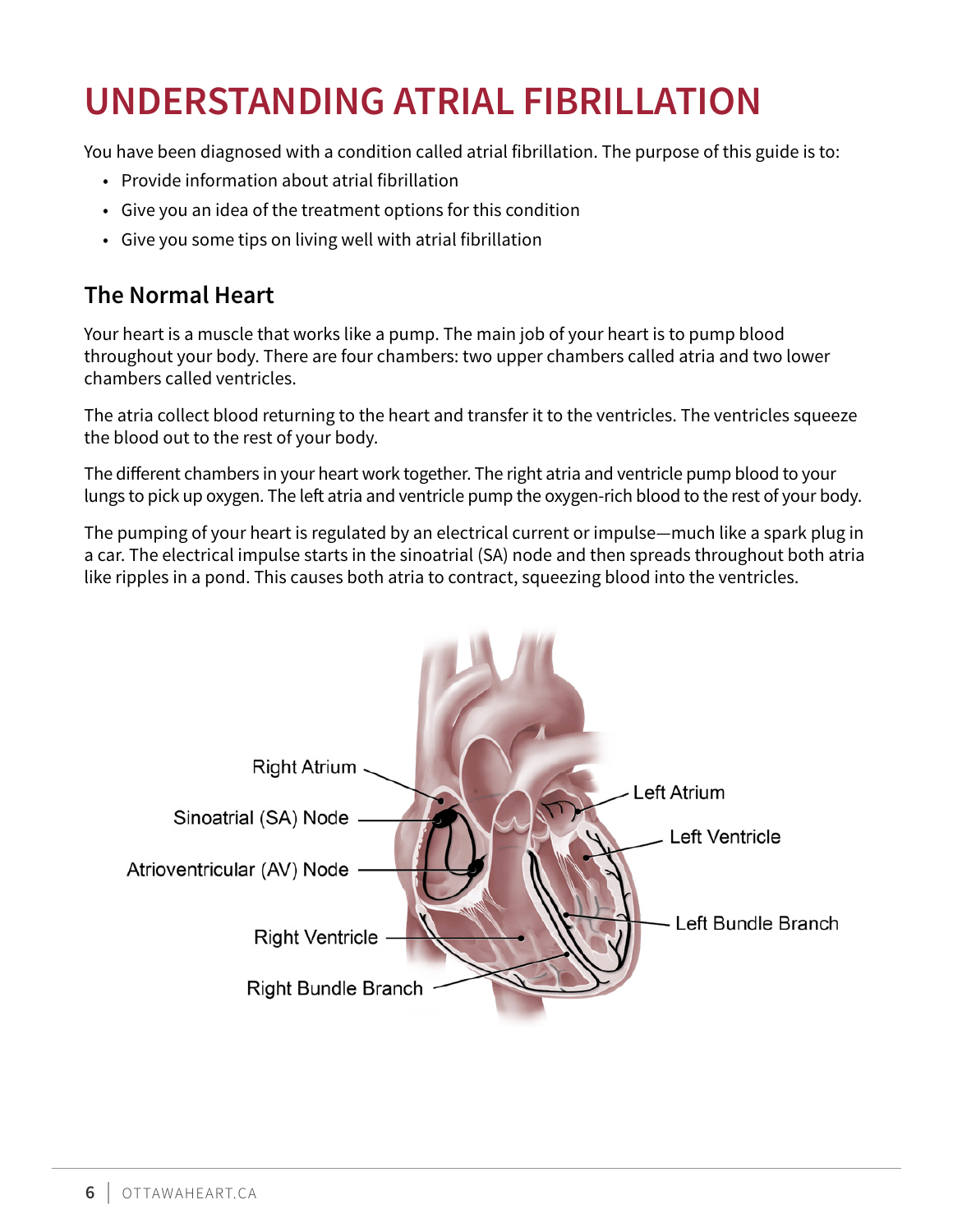<span id="page-6-0"></span>The impulse then travels down to the atrioventricular (AV) node which is like a wire that connects it to the ventricles. The AV node splits into two branches, the left bundle branch and the right bundle branch. From the AV node, the impulse spreads through the bundle branches so that the electrical signal can spread evenly to both ventricles at the same time.

Both ventricles then contract to squeeze the blood out to your body.

When the heart is working properly, this cycle repeats 50 to 150 times per minute.

#### **Atrial Fibrillation**

In atrial fibrillation, the electrical impulses start firing from all over both atria in an irregular pattern. With too many random triggers firing, your heart beats irregularly and, sometimes, too fast.



In atrial fibrillation, the electrical impulses are generated outside of the SA node. This causes the heart to beat irregularly, interrupting the smooth flow of blood through the atria.

#### **THERE ARE DIFFERENT TYPES OF ATRIAL FIBRILLATION:**

**Paroxysmal:** You have bouts of atrial fibrillation that come and go. They may last from a few seconds up to a few days, but they usually start and stop on their own.

**Persistent:** Your episodes of atrial fibrillation last longer than a week and usually will not stop without some kind of treatment.

**Permanent :** Your heart is always in atrial fibrillation. Your doctor may have tried several different types of treatments, but nothing has been able to keep your heart in a normal rhythm. It is unlikely that your heart will ever go back to a normal rhythm.

In many cases, patients who have atrial fibrillation lead perfectly normal lives.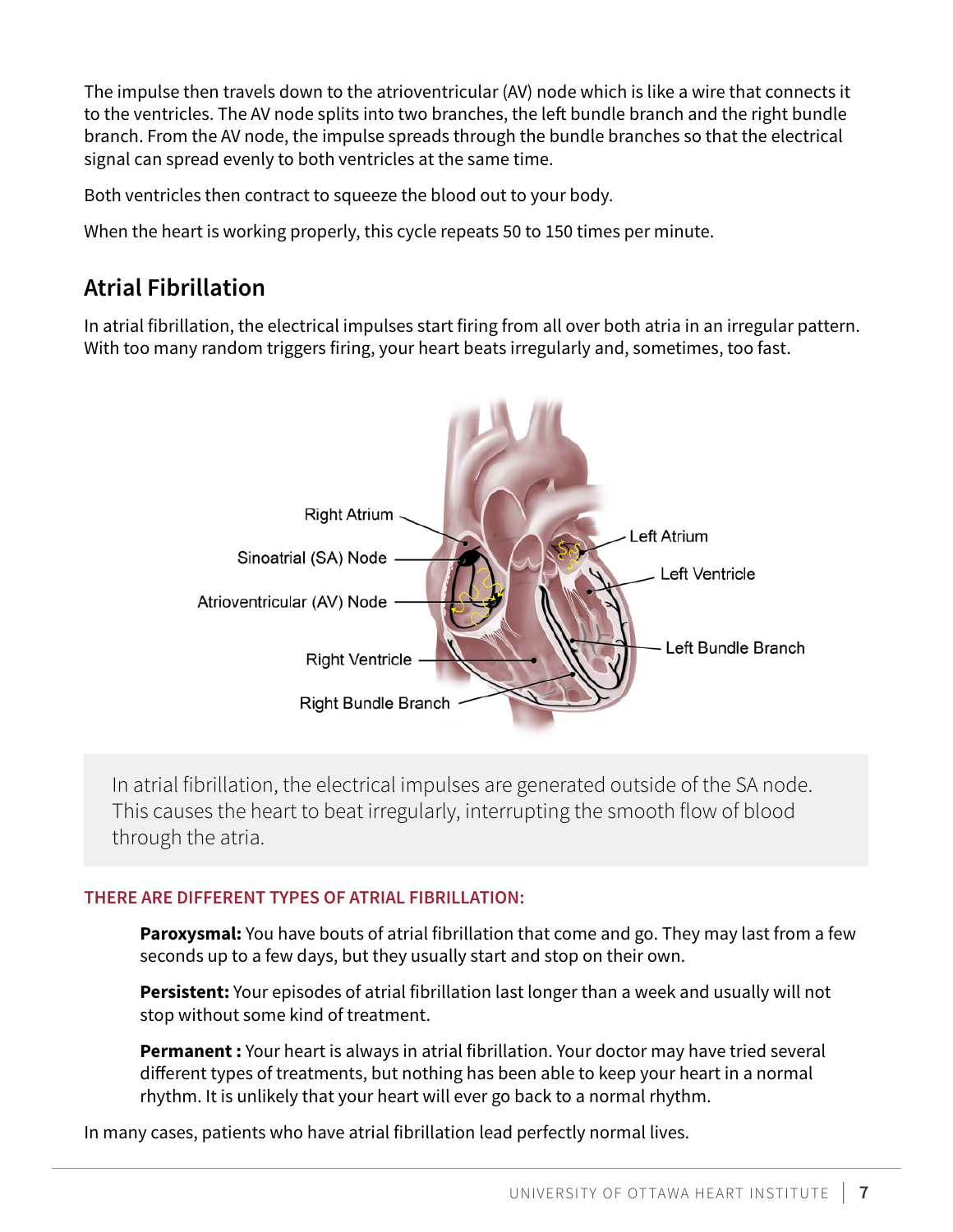### <span id="page-7-0"></span>**Causes of Atrial Fibrillation**

Atrial fibrillation is a common condition in older adults. According to the Heart and Stroke Foundation, approximately 1 in 10 people over the age of 80 has atrial fibrillation.

Different types of heart conditions such as heart valve disease, heart attacks or heart failure, can cause atrial fibrillation. Any type of infection that causes inflammation of the heart muscle or the outer layer of the heart may lead to atrial fibrillation. Some people who are born with heart problems may develop atrial fibrillation later in life.

Other health conditions, such as high blood pressure, diabetes, sleep apnea or lung disease, may also increase the risk of developing atrial fibrillation.

In many cases, people develop atrial fibrillation for reasons that cannot be figured out.

### **Atrial Flutter**

- Atrial flutter is similar to atrial fibrillation but less common.
- Many patients have both atrial flutter and fibrillation.
- The two are very closely related; in fact the treatments for both are similar and the risk of stroke from both is the same.

#### **ATRIAL FLUTTER IS DIFFERENT**

In atrial flutter, the electrical impulses are more regular but still rapid and inefficient. Some people with atrial flutter feel quite fine and don't have any symptoms. Other people may have symptoms similar to atrial fibrillation.

### **Common Symptoms of Atrial Fibrillation**

Atrial fibrillation can cause any of the following symptoms:

- A rapid heartbeat or a feeling of "skipped" heart beats
- Breathing problems (shortness of breath)
- Dizziness or feeling faint
- Tiredness or lack of energy
- Chest pain, tightness or pressure
- Anxiety, feeling like something is not quite right

These are the most common symptoms. You may feel only one or two, or you may have different symptoms.

Many people have no symptoms at all.

In fact, many people with atrial fibrillation are able to keep their symptoms at a minimum and have an excellent quality of life.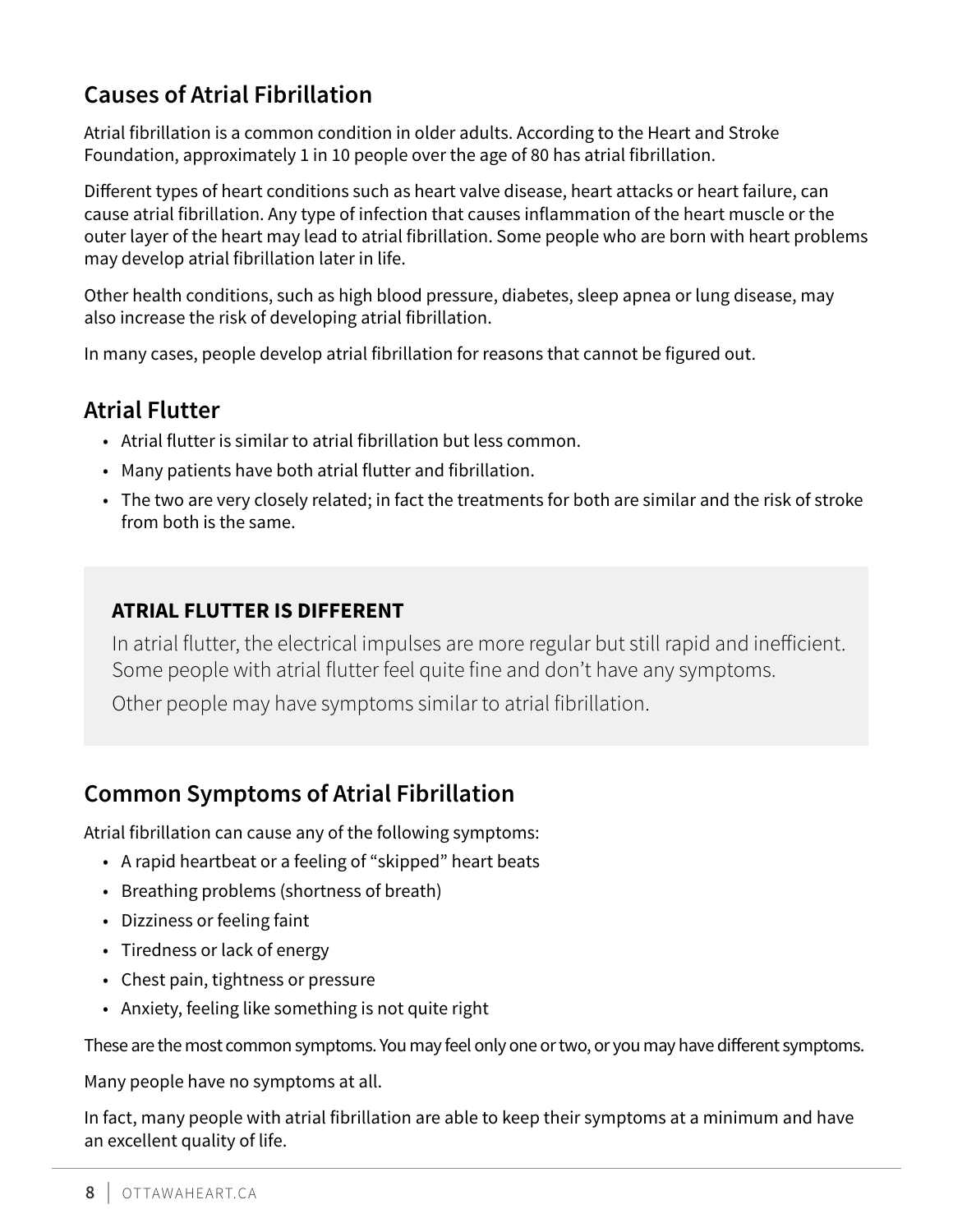### <span id="page-8-0"></span>**Diagnosing Atrial Fibrillation**

Often, atrial fibrillation is diagnosed when people develop symptoms and go to their doctor or to the emergency department. Other times, it is identified during routine examinations.

In order to diagnose atrial fibrillation, your doctor will review your medical history, conduct a full physical exam and order some tests.

Some of the more common tests that your doctor may order include:

- **Electrocardiogram (ECG):** This test records the electrical activity of your heart and is important for confirming whether your heart rhythm is in atrial fibrillation.
- **Holter monitor:** This test is like an ECG, except that it records your heart's electrical activity for up to 48 hours. It requires you to be connected to a small portable device that you carry with you in a pouch or on a shoulder strap for two days. The Holter monitor is helpful if you have only occasional bouts of atrial fibrillation that did not show up on an ECG.
- **Event recorder:** Similar to a Holter Monitor, you wear this device for up to two weeks. You press the "record" button whenever you experience anything you think is abnormal, such as rapid heartbeats, dizziness or chest pain. These recorders may also pick up episodes automatically.
- **Echocardiogram:** This is a special ultrasound test for the heart that lets your doctor have a closer look at the chambers and valves in your heart.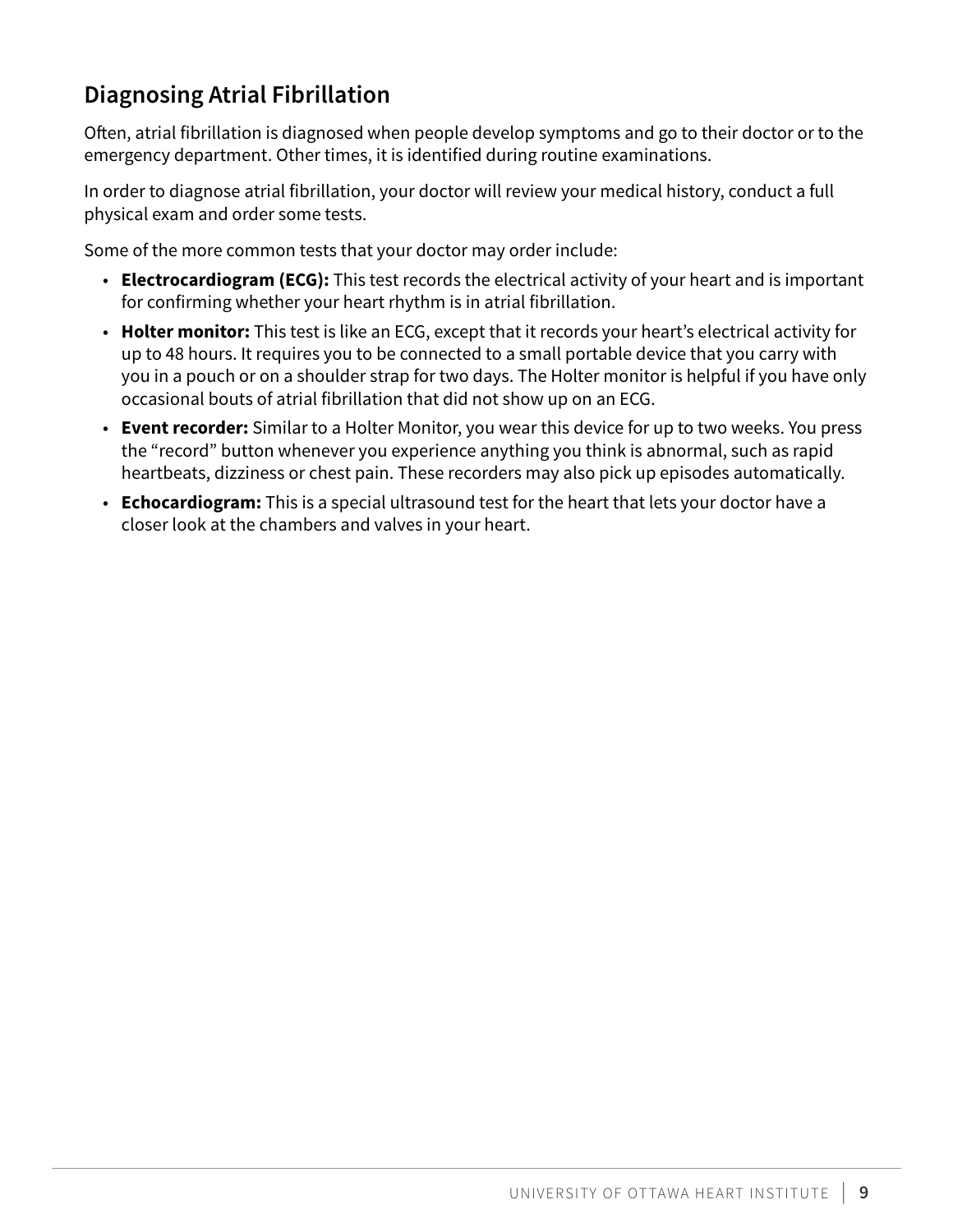# <span id="page-9-0"></span>**POSSIBLE COMPLICATIONS OF ATRIAL FIBRILLATION**

Left untreated, atrial fibrillation puts you at risk for serious problems such as stroke or heart failure.

### **Stroke**

Because your atria cannot move the blood properly, it starts to pool and get stuck in the small corners and grooves of the heart. Once stuck, the blood can start to clot. With all the irregular contractions in your atria, these clots can break free and get pumped into the circulation.

If a clot reaches the brain, it can get lodged in one of the blood vessels and cut off the blood supply to that part of the brain. This is a stroke.

Rarely, these clots can also go to other parts of your body and cause other complications.

#### **Heart Failure**

If atrial fibrillation is not controlled, your heart can become weaker and you may develop heart failure.

Heart failure occurs when your heart has to work too hard to keep blood flowing throughout your body. As a result, extra fluid builds up. This fluid retention can cause swelling of your ankles and lower legs, or it can build up in your lungs resulting in breathing difficulties and extreme fatigue.

#### **Other Complications**

For some people, atrial fibrillation can cause great tiredness, weakness or breathing problems. Uncontrolled atrial fibrillation can also cause chest pain, dizziness and extreme fatigue. In the elderly, it can also cause bouts of confusion.

Although not life-threatening, these symptoms may limit your everyday activities and lower your quality of life.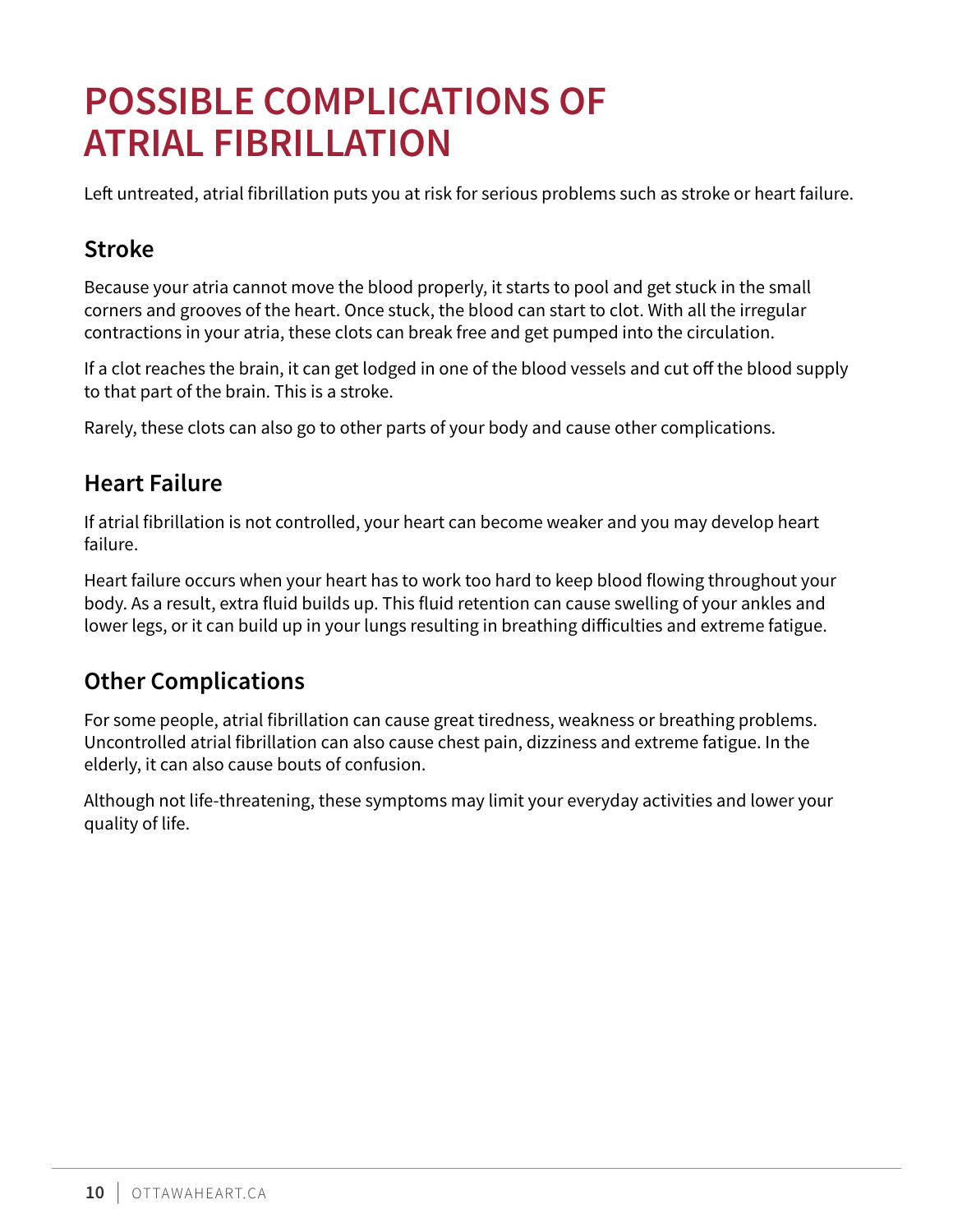# <span id="page-10-0"></span>**TREATING ATRIAL FIBRILLATION**

By itself, atrial fibrillation is usually not a life-threatening condition, but it still must be treated because:

- 1. Atrial fibrillation can impact your quality of life and prevent you from doing the things that you normally do.
- 2. Atrial fibrillation slows down the regular flow of blood through the heart, increasing the chances that the blood will pool and form clots. If a clot is pumped out of the heart, it can lead to a stroke.

Your plan for managing atrial fibrillation will include:

- First, treatment to **reduce your symptoms** and improve how you feel
- Second, treatment to reduce your risk of having a stroke or other complications

#### *IF MY ATRIAL FIBRILLATION IS UNDER CONTROL, AM I STILL AT RISK OF HAVING A STROKE?*

As of yet, there is no proof that rate or rhythm control treatment will reduce your risk of having a stroke — that remains the job of anticoagulant medications.

#### **Reducing Symptoms with Medications**

There are two main approaches to treating your symptoms: **rate control** to slow your heart to a more normal rate and **rhythm control** to restore a more regular heart rhythm.

The choice of treatment plan depends on a number of factors, including:

- The type of atrial fibrillation you have
- Your other heart conditions or health issues
- Your symptoms
- Your preferences

Many patients start with one treatment but may need to change it as their condition progresses.

#### **RATE CONTROL MEDICATIONS**

The goal of rate control medications is to slow your heart to a more normal rate by reducing the number of abnormal electrical impulses. The majority of patients with AF are managed with rate control medications. Some examples of rate control medications include:

- Beta blockers such as Metoprolol (Lopressor®) or Bisoprolol (Monocor®)
- Calcium channel blockers such as Diltiazem (Cardizem®) or Verapamil (Isoptin®)
- Cardiac glycosides such as Digitalis (Toloxin<sup>®</sup>)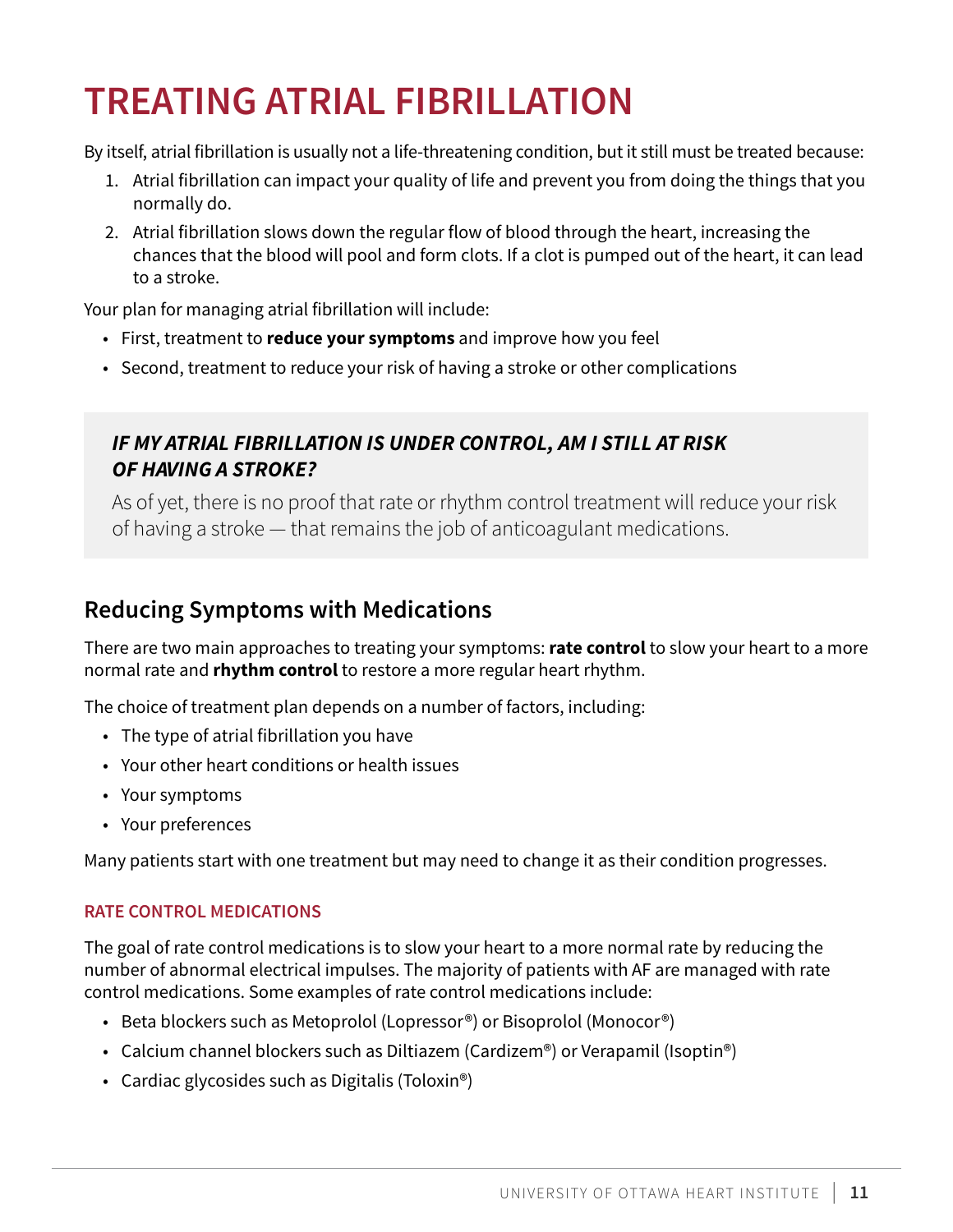#### <span id="page-11-0"></span>**RHYTHM CONTROL MEDICATIONS**

The goal of rhythm control medications is to restore a more regular heart rhythm. The most common rhythm control medications are:

- Amiodarone (Cordarone®)
- Dronedarone (Multaq®)
- Flecainide (Tambocor<sup>®</sup>)
- Propafenone (Rythmol<sup>®</sup>)
- Sotalol (Sotacor®)

#### **Procedures for Rhythm Control**

The most common procedures for treating atrial fibrillation are electrical cardioversion and catheter ablation.

#### **ELECTRICAL CARDIOVERSION**

This procedure involves delivering a shock to your heart much like a defibrillator would only with a smaller amount of electricity. If you are scheduled to have a cardioversion, you will come in to the Heart Institute for the day. You will be given a medication to help you sleep and relax. Once this medication has taken effect, the defibrillator pads will be placed on your chest and a small shock will be delivered. You will not remember the shock and you will not feel any pain. After the procedure, your doctor may start you on a rhythm control medication to help your heart maintain a normal rhythm.

Cardioversion is only a short-term solution. In most patients, the atrial fibrillation comes back.

#### **CATHETER ABLATION**

This procedure involves inserting thin wires through the veins in your groin or neck. The tip of the wire is directed towards the areas in your heart that are firing off the irregular impulses. Once properly positioned, it delivers a small jolt of radiofrequency electrical current to burn out the tiny areas.

Before you are scheduled for any of these procedures, your doctor will provide you with more detailed information and the opportunity to ask questions.

#### **Other Treatments to Manage Symptoms**

In some situations, your doctor may recommend that you have a pacemaker implant or surgery called a maze procedure to treat your atrial fibrillation. If this is the case, your doctor will provide you with more detailed information.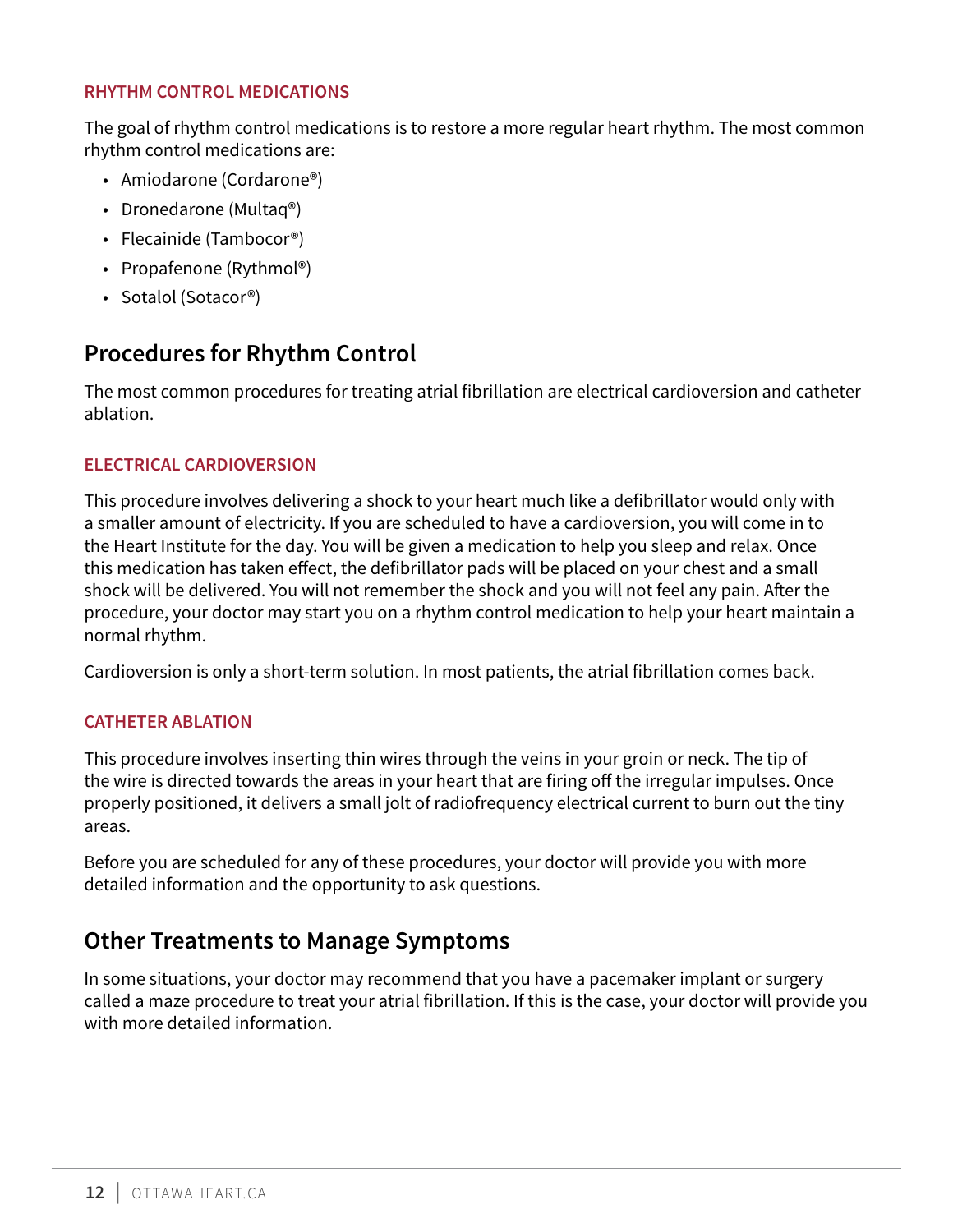## <span id="page-12-0"></span>**REDUCING YOUR RISK OF STROKE OR OTHER COMPLICATIONS**

#### **Estimating the Risk of Stroke and Bleeding**

Medications that prevent blood clots from forming are used to reduce your risk of having a blood clot-related stroke. The type of medication used depends on your risk of having a stroke as well as your risk of bleeding.

People who have heart failure, high blood pressure or diabetes are at higher risk of having a stroke. Also, if you are 65 years or older or if you have already had a stroke or mini-strokes in the past, you are also at higher risk.

Your risk of bleeding also has to be considered because the medications can cause bleeding.

People with liver or kidney problems or high blood pressure may have a higher risk of bleeding. As well, some medications that you are already taking or regular alcohol consumption may also increase the risk of bleeding.

When deciding the best way to reduce your risk of stroke, your doctor will consider all these facts before recommending which strategy is best for you.

#### **SIGNS OF A STROKE**

People with atrial fibrillation are *up to five times more likely to have a stroke*. It is important to know the signs:

- Weakness Sudden loss of strength or sudden numbness in the face, arm or leg (even if temporary)
- Trouble speaking Sudden difficulty speaking or understanding, or sudden confusion (even if temporary)
- Vision problems Sudden trouble with vision (even if temporary)
- Headaches Sudden severe and unusual headaches
- Dizziness Sudden loss of balance, especially with any of the above signs

#### **IF, AT ANY TIME, YOU THINK YOU MAY BE HAVING A STROKE, CALL 9‑1‑1**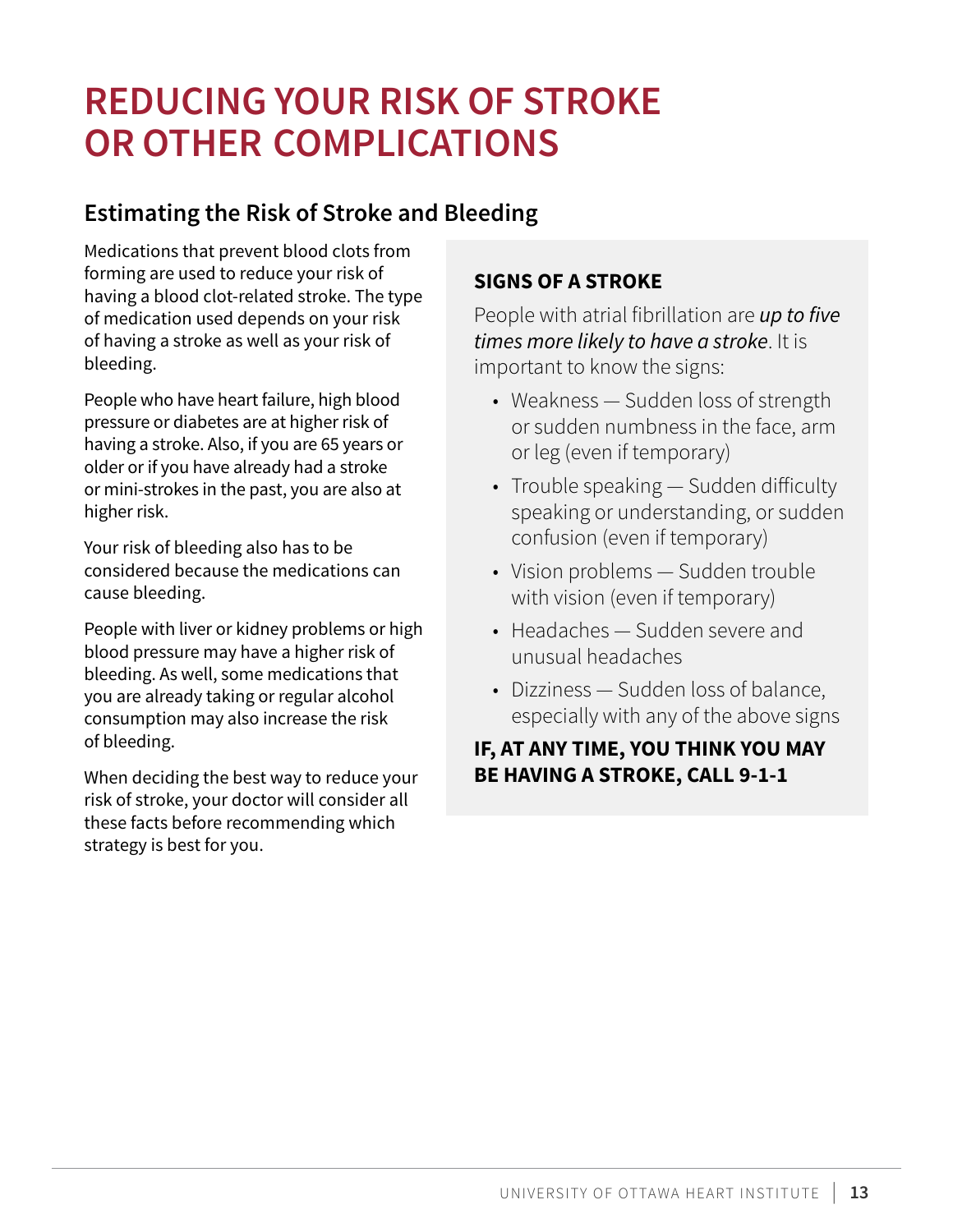### <span id="page-13-0"></span>**Anticoagulant Medications — Most Commonly Recommended**

To prevent blood from clotting inside your heart, your doctor may prescribe you a medication called an anticoagulant—sometimes called a blood thinner.

Anticoagulants don't actually thin your blood. Rather they increase the time that it takes to form a blood clot. The type of anticoagulant that your doctor recommends for you will depend on other medical conditions that you may have along with your overall risk of having a stroke.

Anticoagulants are very effective at reducing your risk of stroke and are recommended for almost all people who have atrial fibrillation.

Some anticoagulants require regular blood tests initially, until the best dose for you is determined.

#### **Antiplatelet Medications — Less Commonly Used**

Other medications also prevent blood clots but work in a different way.

Platelets normally float around in your blood stream. Their job is to form blood clots in the case of a bleeding injury. Antiplatelet medications reduce the ability of platelets to stick together and form clots.

Antiplatelet medications are used less commonly because they are not as effective as anticoagulants in reducing your risk of having a stroke.

The following table lists some of the most common types of anticoagulant and antiplatelet medications. Once your doctor determines the best medication, you will be able to get more details and ask questions. Your pharmacist is also a good source of information about your medications.

| <b>TYPE OF MEDICATION</b> | <b>EXAMPLES</b>                                                                             |                                                                                                     |
|---------------------------|---------------------------------------------------------------------------------------------|-----------------------------------------------------------------------------------------------------|
| Anticoagulant             | • Acenocoumarol (Sintrom®)<br>• Apixaban (Eliquis <sup>®</sup> )<br>• Dabigatran (Pradaxa®) | • Edoxaban(Lixiana)<br>• Rivaroxaban (Xarelto <sup>®</sup> )<br>• Warfarin (Coumadin <sup>®</sup> ) |
| Antiplatelet              | • ASA (Aspirin <sup>®</sup> )                                                               | • Clopidogrel (Plavix®)                                                                             |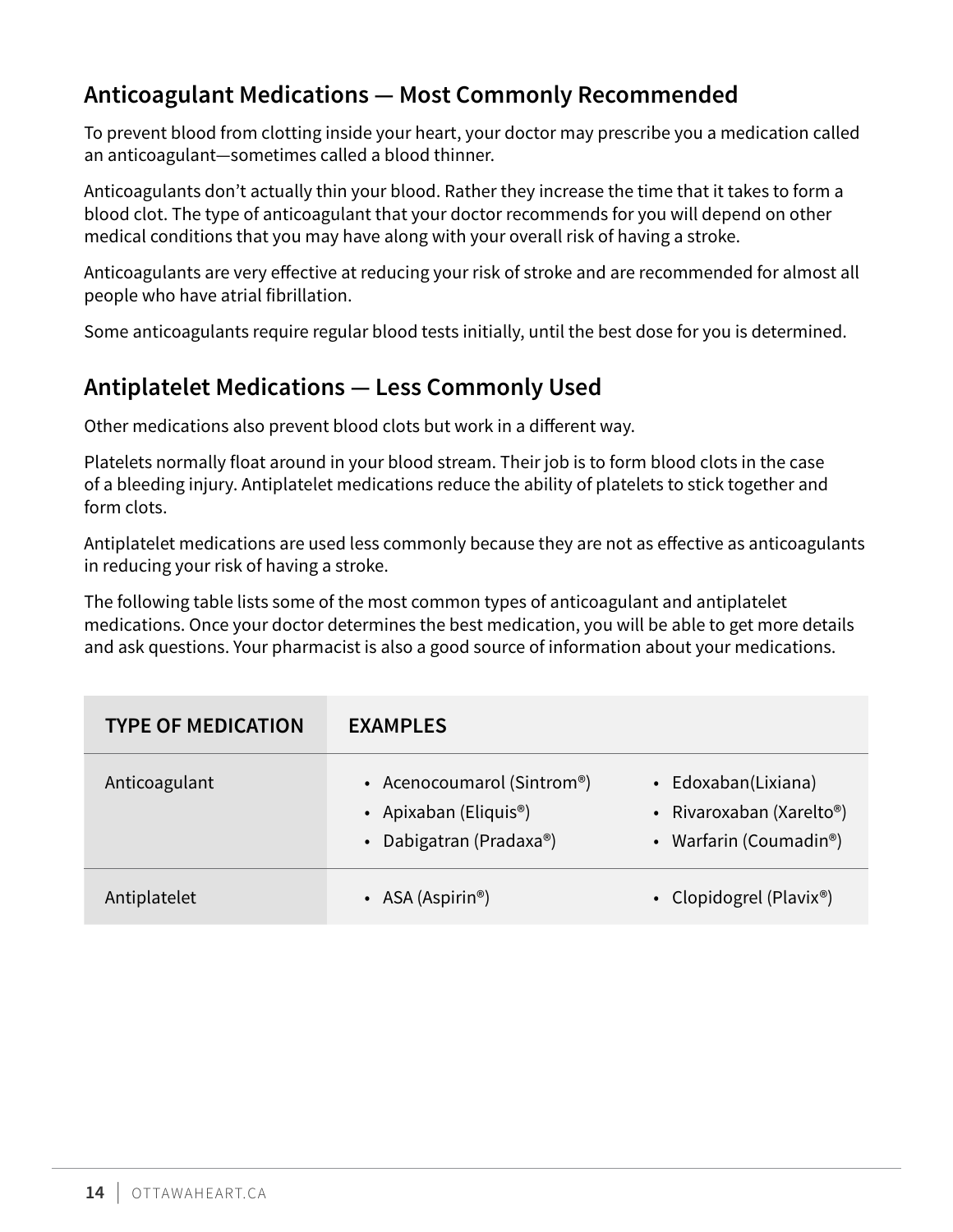### <span id="page-14-0"></span>**Cautions**

When you are taking anticoagulant or antiplatelet medications, your risk of bleeding is higher. See the Heart Institute's *Anticoagulation Medication Patient Information* booklet for more information.

Here are a few tips to prevent bleeding problems:

- Use a soft toothbrush.
- Avoid contact sports or activities in which injuries are common.
- If you have a minor cut or bruise, treat it as you normally would but, if the bleeding does not stop, seek medical help immediately.

Make sure your dentist knows that you are taking anticoagulant or antiplatelet medications before you have any dental work done.

Carry a list of all of your medications so that any doctor or other health care professional (for example, a nurse or physiotherapist) knows that you are taking this type of medication.

#### **SEEK IMMEDIATE MEDICAL ATTENTION FOR THE FOLLOWING:**

- Large amounts of noticeable bleeding
- Red, dark, coffee-coloured or cola-coloured urine
- Bowel movements that are red or look like tar.
- Bleeding from the gums or nose that does not stop quickly
- Vomit that is coffee-coloured or bright red
- Anything red in colour that you cough up.
- A cut that will not stop bleeding within 10 minutes
- A serious fall or hit on the head.
- Any unexplained dizziness or weakness.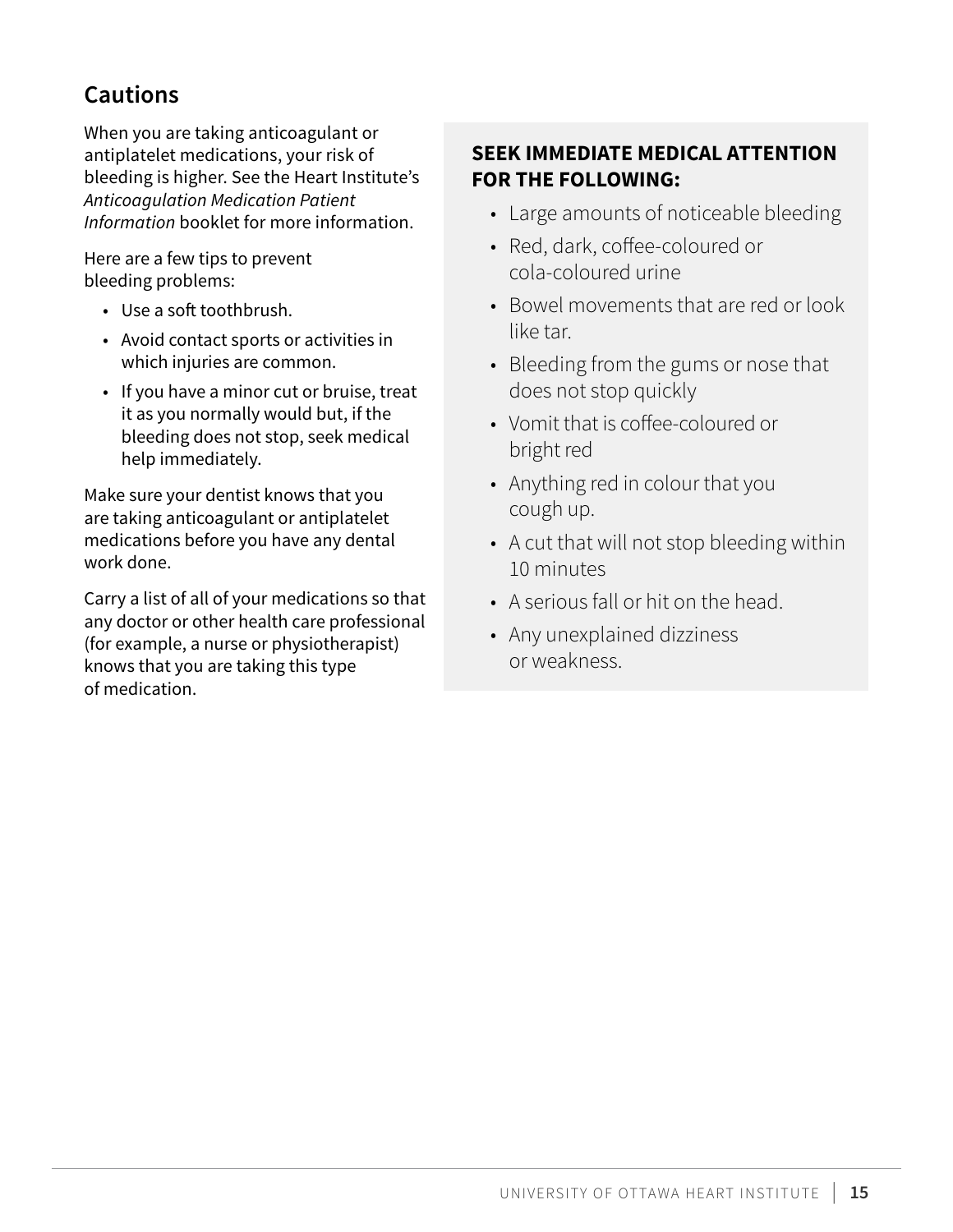# <span id="page-15-0"></span>**LIVING WITH ATRIAL FIBRILLATION**

Atrial fibrillation is a chronic disease that cannot be cured. However, modern treatments can give most people living with atrial fibrillation an excellent quality of life.

Like any health problem, living with atrial fibrillation can be disruptive and frustrating because it can make you feel unwell, limit your everyday activities, and take up a lot of your time and energy.

As you learn to live with atrial fibrillation, expect to go through many different feelings and emotions.

The following pages cover some of the things you can do to live well with atrial fibrillation.

#### **What to Do If You Have Symptoms**

If you feel an irregular or fast heartbeat or if you feel faint or dizzy:

- Sit or lie down immediately.
- Call your family, caregiver or neighbours for help.
- Take your pulse to find out if it is fast, regular or irregular.

In most cases, the symptoms will settle by themselves after a short time, and you will be able to carry on as normal. In fact, many patients tell us that they rarely have to do anything more than rest for short periods when they have symptoms.

If you continue to feel faint or dizzy for a prolonged period of time or you become short of breath or feel chest pain, call 9-1-1 for an ambulance to take you to the nearest emergency department.

#### **HOW TO CHECK YOUR PULSE**



Place two fingers on the inside of your wrist below your thumb.

Count the beats for 30 seconds. Double the result to get the number of beats per minute. At the same time, check how regular the beats are.



If you have questions, the nursing coordinator is available anytime day or night: call 613-696-7000, press 0 and ask for the nursing coordinator.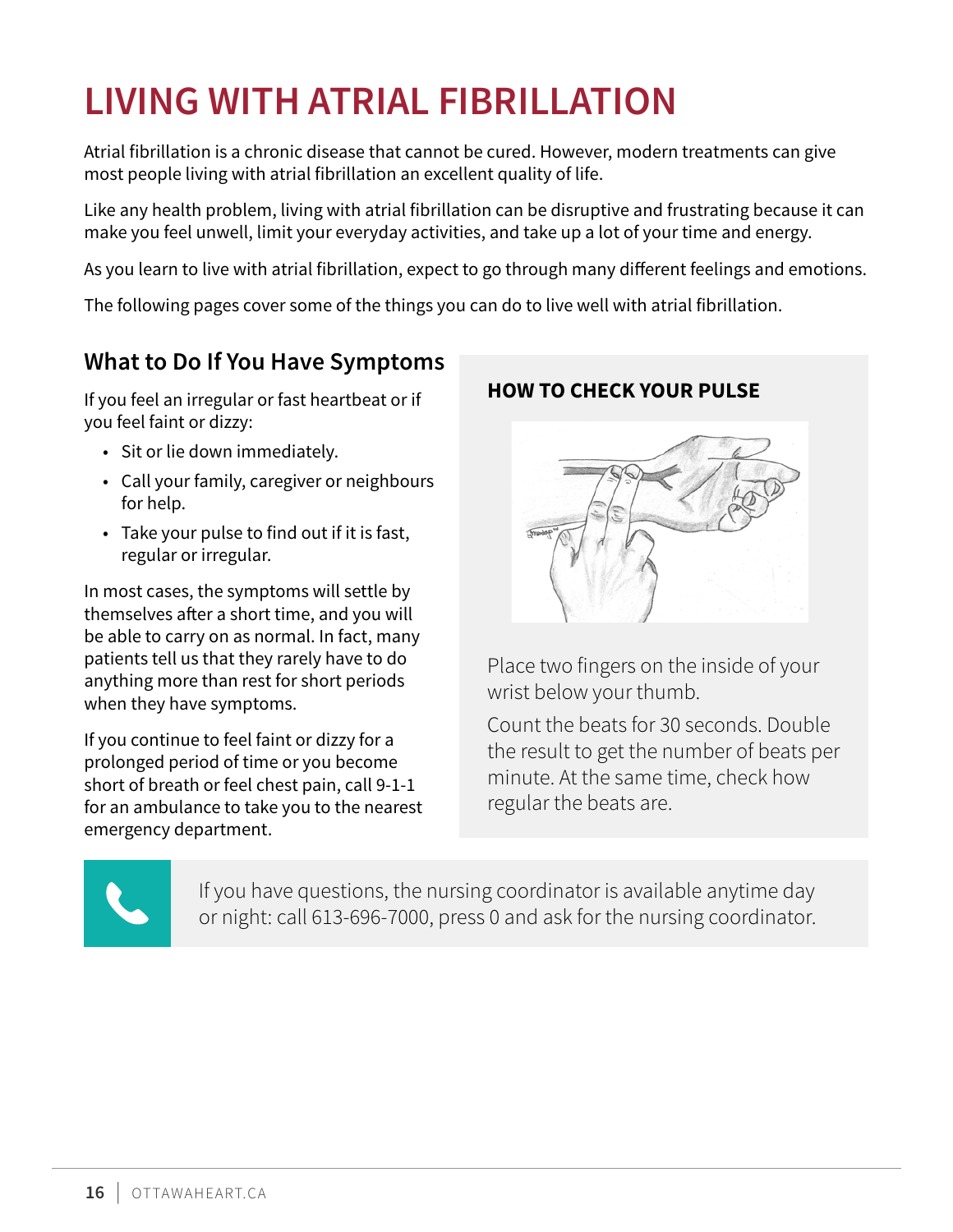# <span id="page-16-0"></span>**MEDICATION MANAGEMENT**

#### **Over-the-Counter Medications**

If you are unsure about taking any over-the-counter medications, vitamins or herbal supplements, do not hesitate to talk to your doctor or pharmacist.

#### **New Medications**

You may be taking new medications to treat your atrial fibrillation. Make sure your doctor knows all the medications and supplements that you were taking before, to be sure you are getting the right prescription.

When you receive your prescription, make sure you ask your doctor:

- The name of the medication
- Why it is being prescribed
- When and how to take it
- How long you will need to take it
- What side effects you should expect
- What to do about any side effects

Use the same pharmacy for all of your prescriptions. Your pharmacist can keep a complete and updated list of your medications and make sure that your medications can be safely taken together. When you pick up your prescription, ask your pharmacist:

- The best way to take the medication
- To explain what is written on the labels
- To provide written information about the medication

Make a list of your medications and carry it with you always. Make sure the list includes all of your medications, as well as any vitamins, supplements and herbals. Also list your allergies, your immunizations and your pharmacy phone number.

Review the list regularly with your doctor or pharmacist.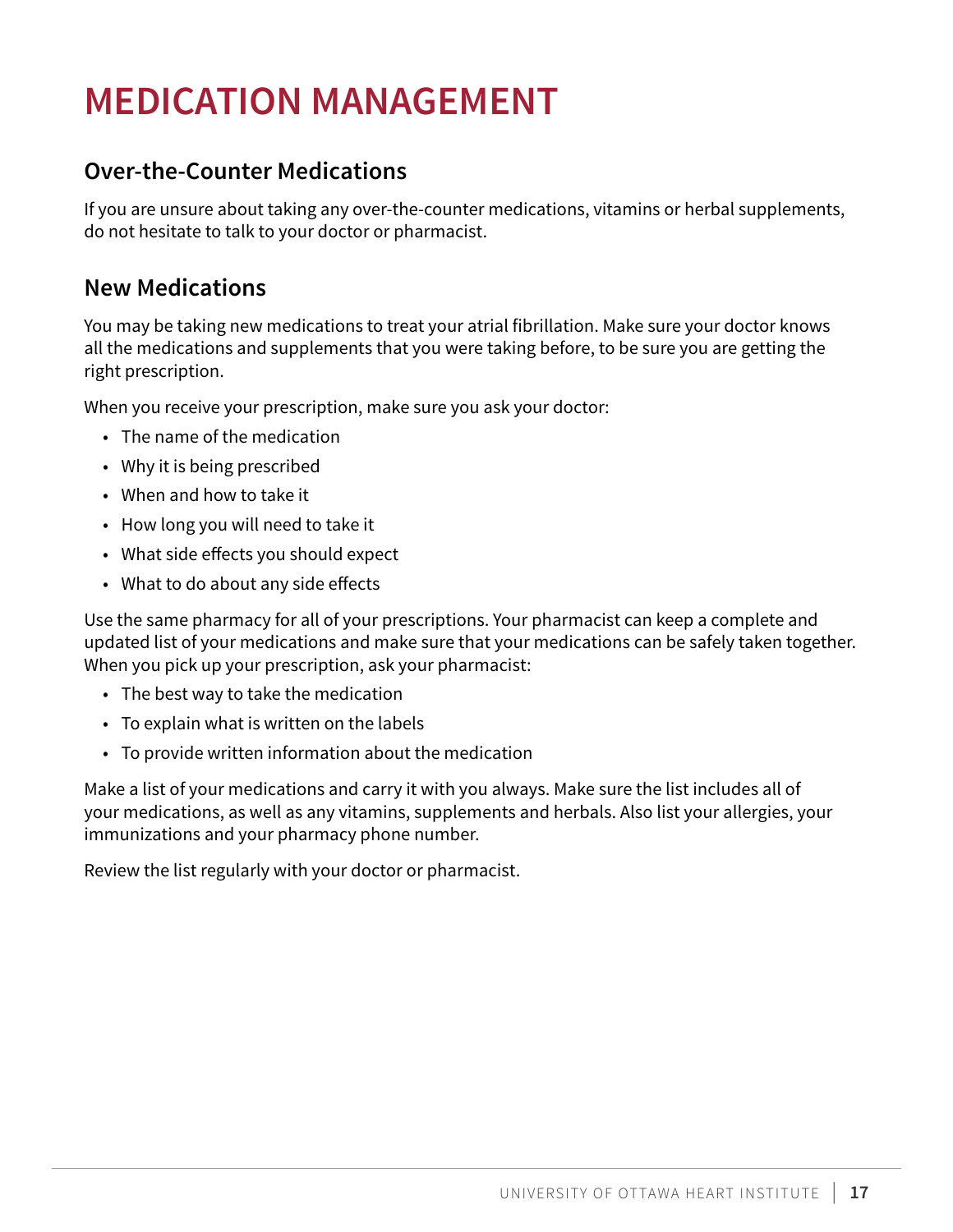Take the medication as prescribed by your doctor. If you have concerns about taking medications, discuss them openly and honestly with your doctor.

Discuss troublesome side effects with your doctor. You may be able to take a different kind of medication.

If you have trouble remembering to take your medications, the following tips are "tried and true":

- Take your medications at the same time each day.
- Associate your medications with daily activities like brushing your teeth, eating a meal or going to bed.
- Use a pill organizer (dosette box) with different compartments for different times of day, or ask your pharmacy whether they can organize your pills in blister packs.
- Keep a one-day supply of your medications in your handbag or at the office.
- If your medications are too complicated, ask your doctor if something simpler can be prescribed.
- Put a note on your calendar to remind you to pick up your prescription refills.

If you are worried about the cost of your medication, ask your doctor if a less expensive medication can be substituted, or check with the Ontario Trillium Drug Program for possible assistance:

- 1-800-575-5386
- https://www.ontario.ca/page/get-help-high-prescription-drug-costs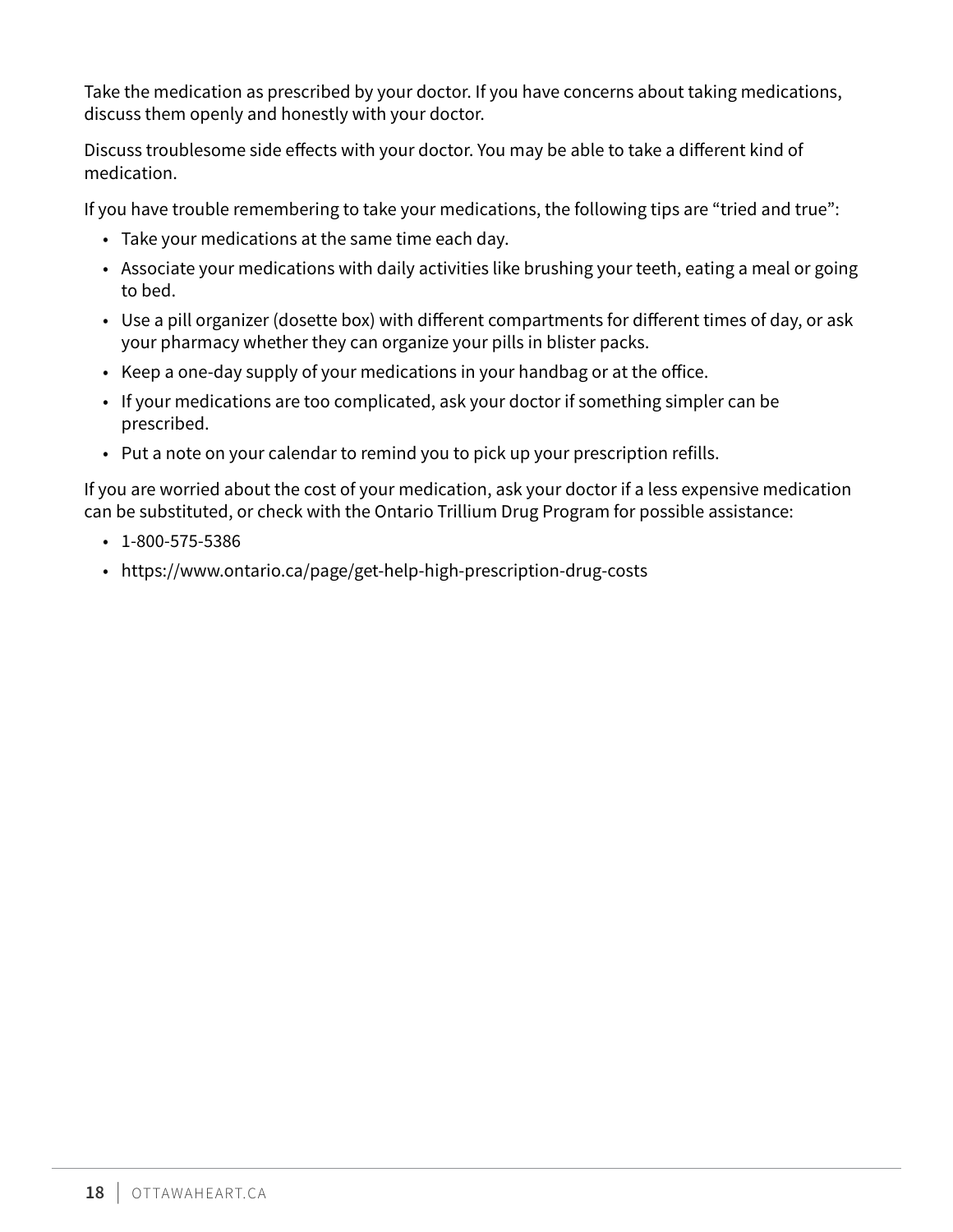# <span id="page-18-0"></span>**GETTING THE MOST OUT OF YOUR DOCTOR'S APPOINTMENTS**

- Bring your updated medication list and plan to review it with your doctor
- Make a list of your questions and concerns
- Bring a family member or friend with you and ask them to take notes
- Ask questions if you are not sure you understand the information

#### **When thinking about questions to ask your doctor, consider:**

- Your return to work or driving
- Unusual symptoms you have had
- Changes in medication or side effects
- Recommended limitations to your activity
- Follow-up appointment plans

### **Questions for the doctor about your recovery or progress:**

| 2. $\qquad \qquad$ |
|--------------------|
|                    |
| $\frac{3.}{2}$     |
|                    |
|                    |
|                    |
|                    |
|                    |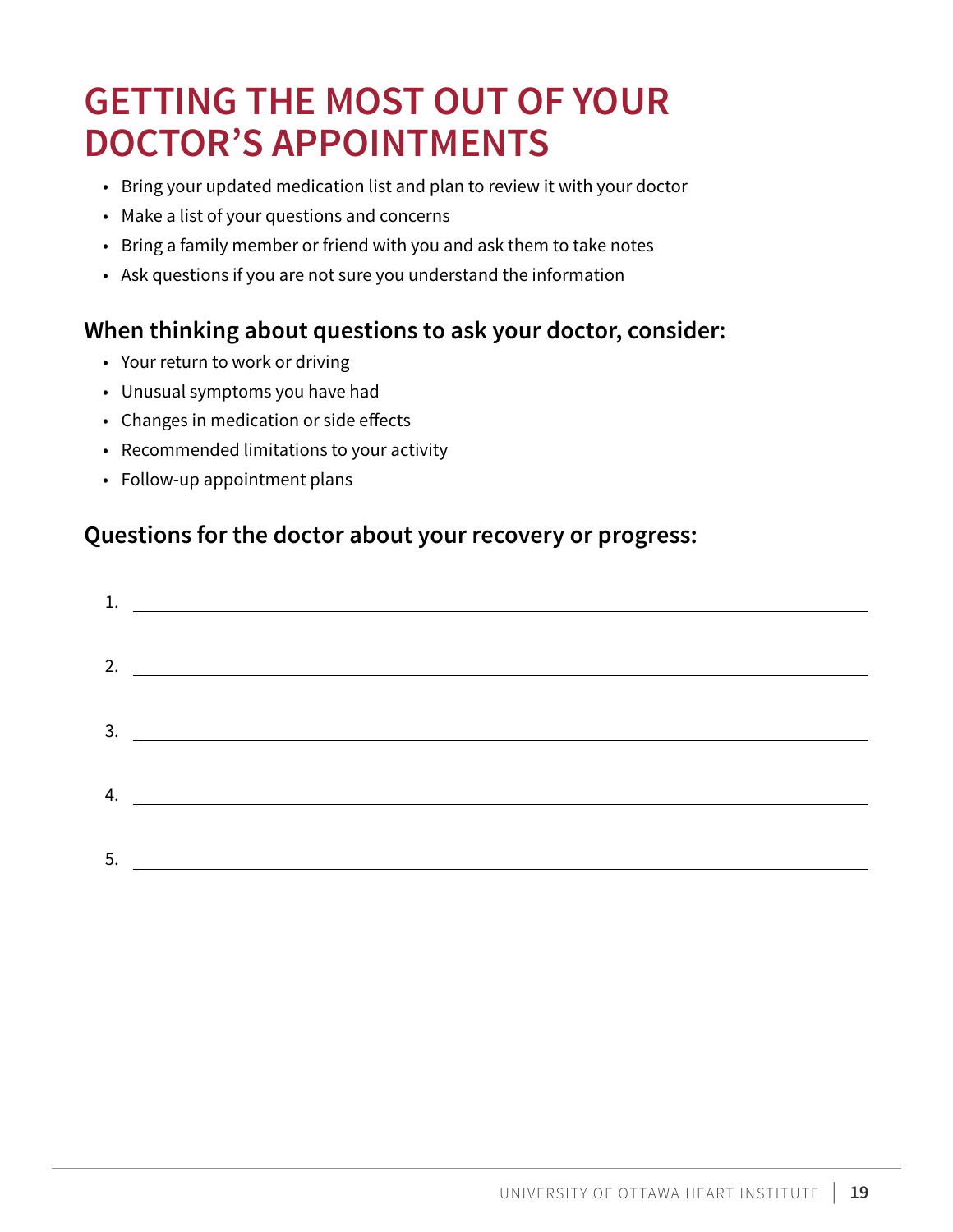# <span id="page-19-0"></span>**RETURNING TO WORK**

Most people with atrial fibrillation are able to work as usual.

If you have concerns about working, speak to your doctor or ask to see the vocational counsellor at the Heart Institute Cardiac Rehabilitation program.

# **SEXUAL HEALTH AND ATRIAL FIBRILLATION**

Sexual activity is an important part of your quality of life and is often a great concern for both patients and their partners. Fears and concerns may temporarily interfere with sexual spontaneity and response. The good news is that atrial fibrillation is almost never a reason to stop having sex.

Talking about sex can be difficult, but remember: your doctor is used to talking about these things and welcomes the chance to help you get the information and advice that you need. If you don't feel confident about having sex, please take a minute to talk about this with your doctor.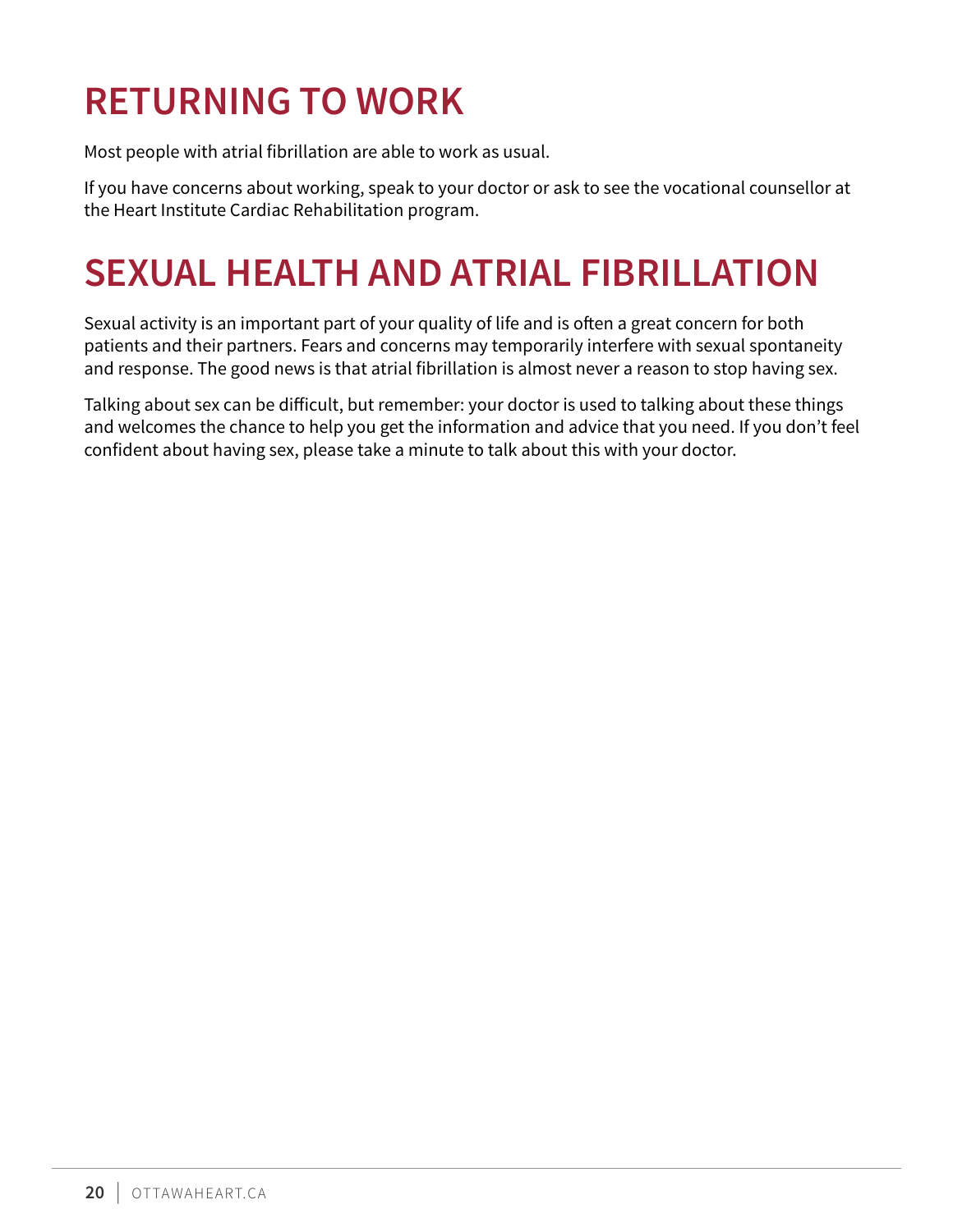# <span id="page-20-0"></span>**LIVING A HEALTHY LIFESTYLE**

#### **Diet and Atrial Fibrillation**

Some of the medications that you take for atrial fibrillation may be affected by certain types of foods. If you are taking Warfarin (Coumadin®), talk to your doctor, dietitian or pharmacist about which foods you need to be careful about.

In some people, alcohol can cause atrial fibrillation to act up. If you find this is the case for you, then it is best to limit your intake.

If you are taking Warfarin, refer to the **Anticoagulation Booklet** for more information about diet and anticoagulation medications.

#### **TOP 10 TIPS FOR HEALTHY EATING**

Making healthy food choices doesn't have to be overwhelming. These tips will get you on your way.

- **1. Cook at home more often.** Cooking at home makes it easier to avoid processed foods. It can be as simple as scrambled eggs, whole-grain toast, and tomato and cucumber slices.
- **2. How you eat is as important as what you eat.** Enjoy mealtimes and the food you eat! Don't multitask. Avoid distractions like your computer or TV while you eat. Sit down and enjoy a meal at the table. If you live with others, make family dinner a priority.
- **3. Listen to your body.** Eat when you're hungry and stop when you feel satisfied.
- **4. Eat at regular times.** Eat breakfast within one to two hours after waking up. Don't wait too long between your meals. It's harder to make healthy choices when you're hungry.
- **5. Plan healthy snacks.** Try whole-grain crackers and peanut butter or hummus, a piece of fruit and a few unsalted nuts, or frozen berries and plain yogurt.
- **6. Eat a variety of vegetables and fruit at every meal.** Enjoy brightly coloured whole vegetables and fruit. Fresh or frozen, try them in different ways—raw, roasted or sautéed.
- **7. Eat whole grains more often.** Switch to brown rice, whole-wheat pasta, dark rye bread or oatmeal. Try something new in your soup, salad or casserole like quinoa, bulgur or barley.
- **8. Eat fish at least twice a week.** Trout, salmon, tuna and sardines are some tasty options. Try fresh frozen or canned.
- **9. Include legumes like beans, chickpeas, lentils, nuts and seeds more often.** Add them to salads, soups and grain dishes such as rice, quinoa or couscous. Legumes can replace meat in your meals. Try a vegetarian chili.
- **10. Don't be afraid of fat.** You need fat for good health, and it adds flavour to your cooking. Use plant-based fats such as olive or canola oil.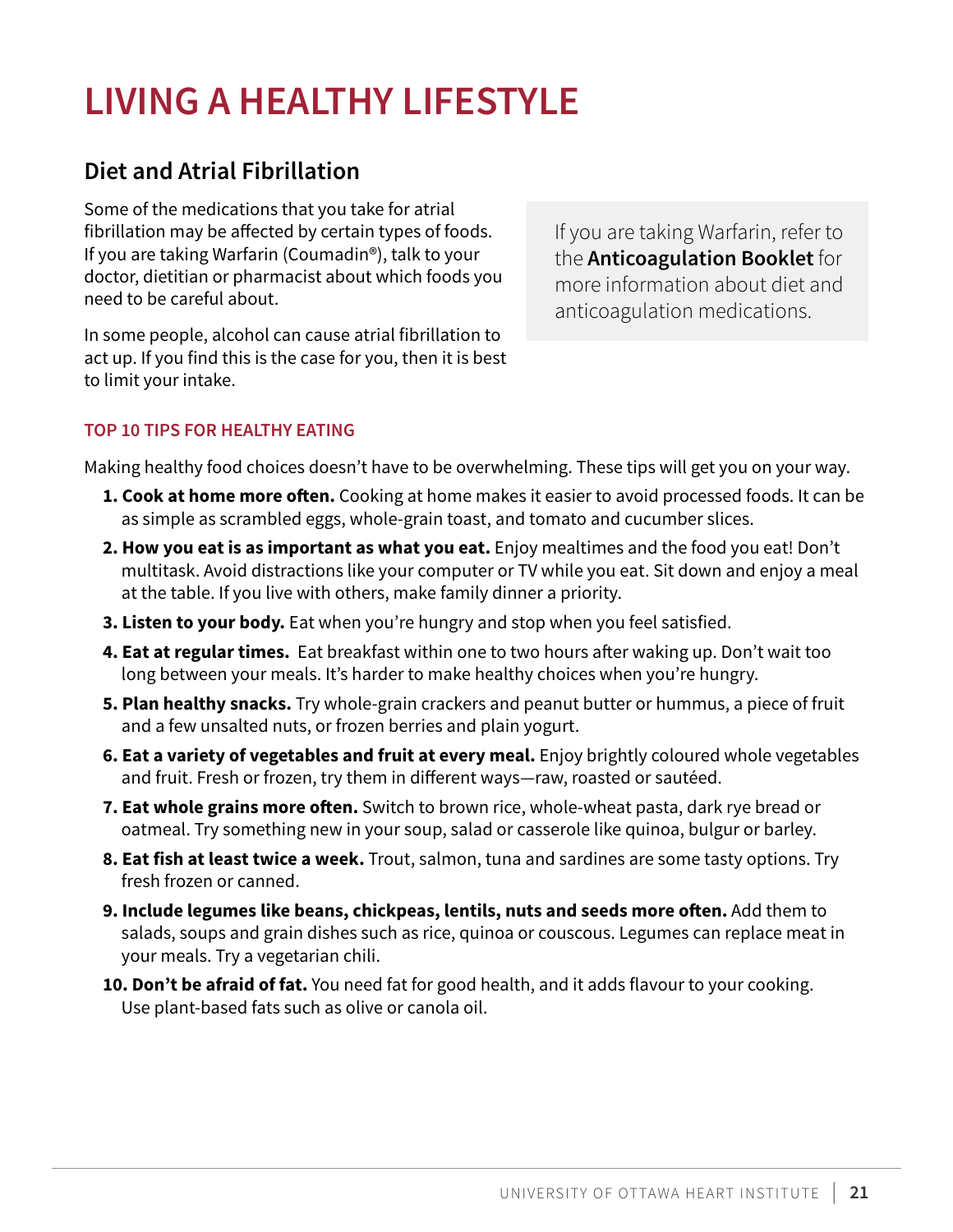### <span id="page-21-0"></span>**Hypertension (High Blood Pressure)**

It is especially important to treat and control high blood pressure when you have atrial fibrillation. Follow the top 10 tips to healthy eating and use less salt at the table and in cooking. Ask the dietitian or check out our Prevention & Wellness Centre website (pwc.ottawaheart.ca) for information about low salt and heart healthy eating.

Take your medication for high blood pressure regularly as prescribed by your doctor.

#### **Diabetes and Prediabetes**

There is now a lot of research and evidence telling us that people with atrial fibrillation *and* diabetes or prediabetes are at an even higher risk of stroke. It is especially important to keep your blood glucose (sugar) levels stable and within target range.

Ensure that you have your hemoglobin A1c (HbA1c) checked every three to six months and discuss the results with your doctor. Aim for a target HbA1c of 7% or less. If you are having trouble reaching this target with lifestyle change, your doctor may recommend that you start diabetes medication.

For more information about diabetes and healthy blood glucose management, contact:

- Diabetes Central Intake and Referral Ottawa
	- Phone: 613-238-3722
	- Website: [www.champlaindrcc.ca](http://www.champlaindrcc.ca/)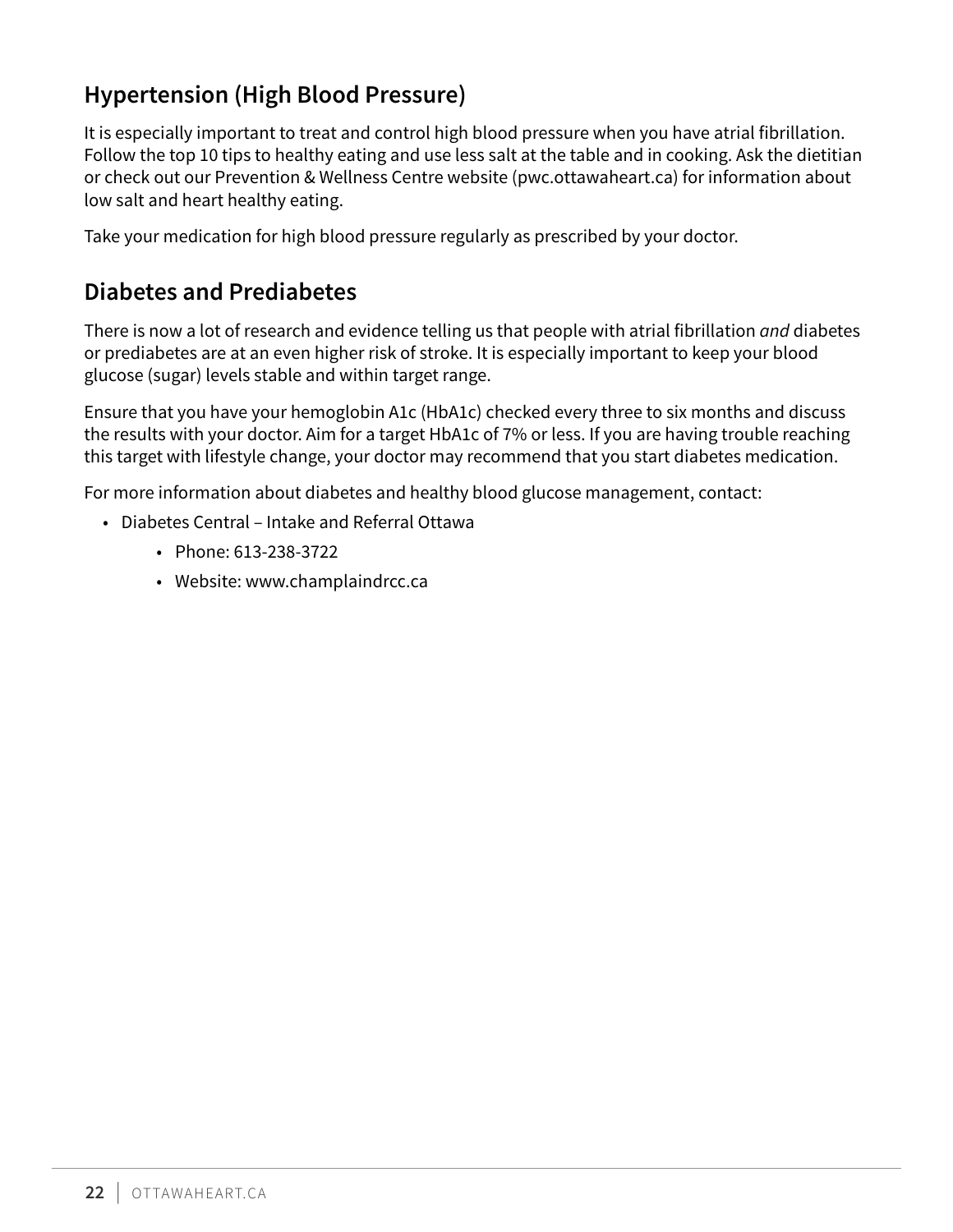### <span id="page-22-0"></span>**Physical Activity and Atrial Fibrillation**

You may feel uncertain about exercising, but we now know that regular exercise is good for people who have atrial fibrillation. In fact, regular exercise is very important for all aspects of your heart health.

Before getting back to regular exercise, talk to your doctor. Depending on your overall health and the medications you are taking, you may need to take certain precautions.

Once you have the OK from your doctor, plan to build up gradually. Aim to reach 30 minutes of exercise, four to seven days per week. It is more important to focus on the amount of time you exercise, as opposed to the distance or speed. Begin with an exercise time that is comfortable and manageable for you. Build up your exercise time gradually over a number of weeks.

It is important to exercise at the right level. You should be exercising at a moderate intensity, which allows you to improve the strength and circulation of your heart. You may use the rating of perceived exertion (RPE) to determine the intensity of your activity.

If you are worried that exercising may trigger an episode of atrial fibrillation, ask your doctor about our Cardiac Rehabilitation program. You may feel more comfortable starting to exercise in a supervised setting where you can get advice from our cardiac rehab specialists, or contact us at 613-696-7070. We can help you find a program that works best for you, even if you do not live in Ottawa.

| <b>Rating of Perceived Exertion (RPE) Scale</b> |                        |  |  |
|-------------------------------------------------|------------------------|--|--|
| 6                                               | Nothing at all         |  |  |
| $7 - 8$                                         | <b>Extremely light</b> |  |  |
| 9                                               | Very light             |  |  |
| 10                                              |                        |  |  |
| 11                                              | Light                  |  |  |
| 12                                              |                        |  |  |
| 13                                              | Somewhat hard          |  |  |
| 14                                              |                        |  |  |
| 15                                              | Hard (heavy)           |  |  |
| 16                                              |                        |  |  |
| 17                                              | Very hard              |  |  |
| 18                                              |                        |  |  |
| 19                                              | <b>Extremely hard</b>  |  |  |
| 20                                              | Maximal exertion       |  |  |

For help with planning your exercise program, ask for a copy of our **Physical Activity Guide**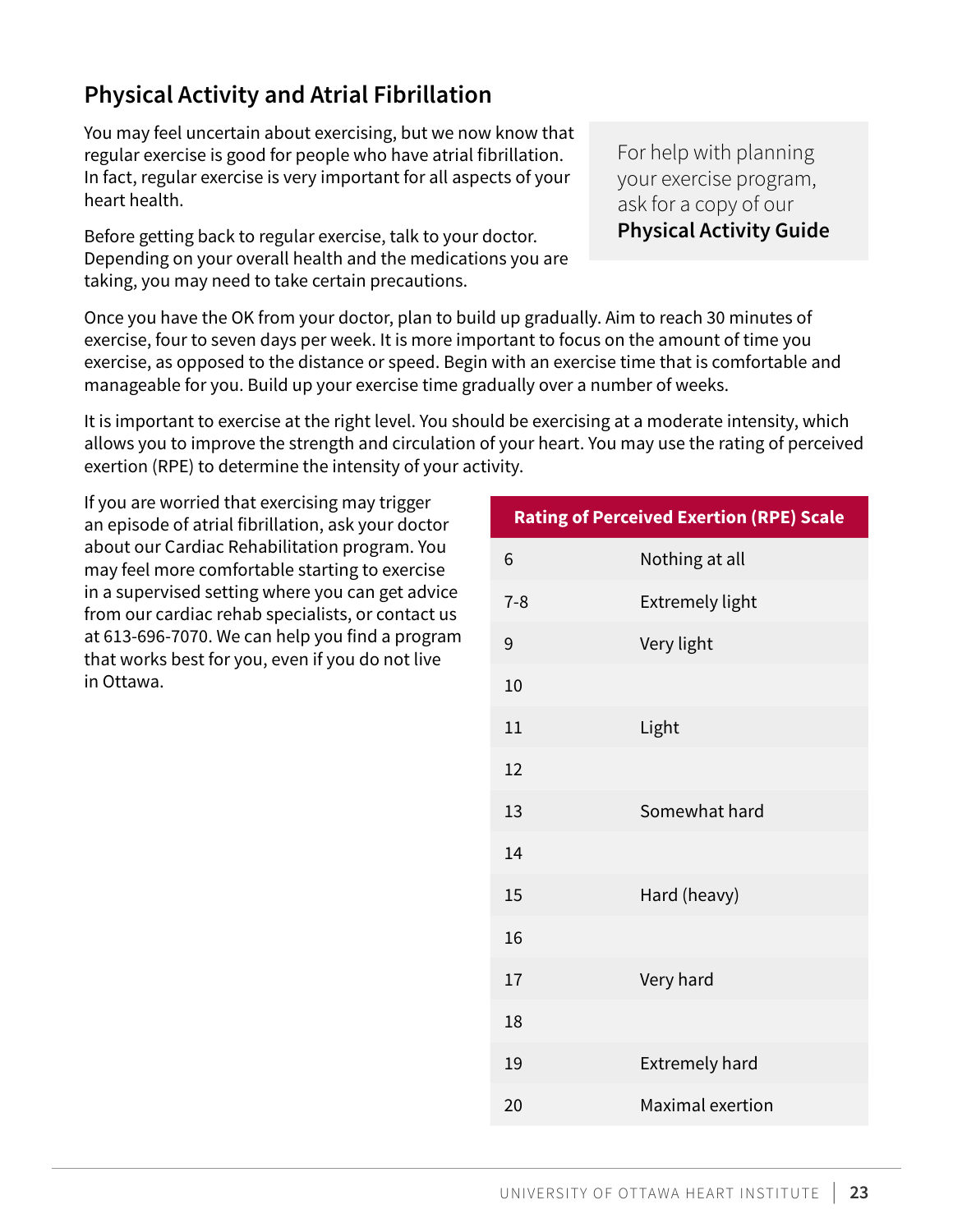### <span id="page-23-0"></span>**Smoking**

Nicotine stimulates the heart and can cause episodes of atrial fibrillation. If you smoke, quit.

Quitting smoking is the single most important thing you can do to improve your heart health. The Heart Institute's Quit Smoking Program is available to all smokers who want to quit:

- **phone:** 613-696-7069 or 1-866-399-4432
- **email:** quitsmoking@ottawaheart.ca
- **website:** https://pwc.ottawaheart.ca/programs-services/quitting-smoking/quit-smoking-program

#### **Stress**

Stress and anxiety are known to impact individuals with atrial fibrillation. The way individuals understand and react to symptoms can also change due to anxiety. Stress and Anxiety are important to manage with individuals with atrial fibrillation .

Be physically active. Regular, low-impact, moderate exercise reduces both anxiety and depression.

Identify and use your support networks. Talk to friends and family.

Attend a stress management program (see below) and learn how to identify what causes your stress and how it affects you.

The Heart Institute's Stress Management Program provides a skill-oriented Stress Management program that teaches a variety of techniques to better manage stress.

There are five 90-minute group sessions covering topics including:

- Breathing techniques
- Meditation and mindfulness practices
- Improving assertive communication
- Uncovering and changing negative thoughts
- Sleeping tips and strategies

The courses take place at the University of Ottawa Heart Institute, 40 Ruskin St., Ottawa. To register, call 613-696-7399. (There is a fee of \$30 for materials.)

If you have been experiencing a high degree of anxiety and/or stress symptoms with physical discomfort for more than two weeks, a referral to psychology may be warranted. The psychologist can assess you and provide you with treatment options in order to better manage your symptoms.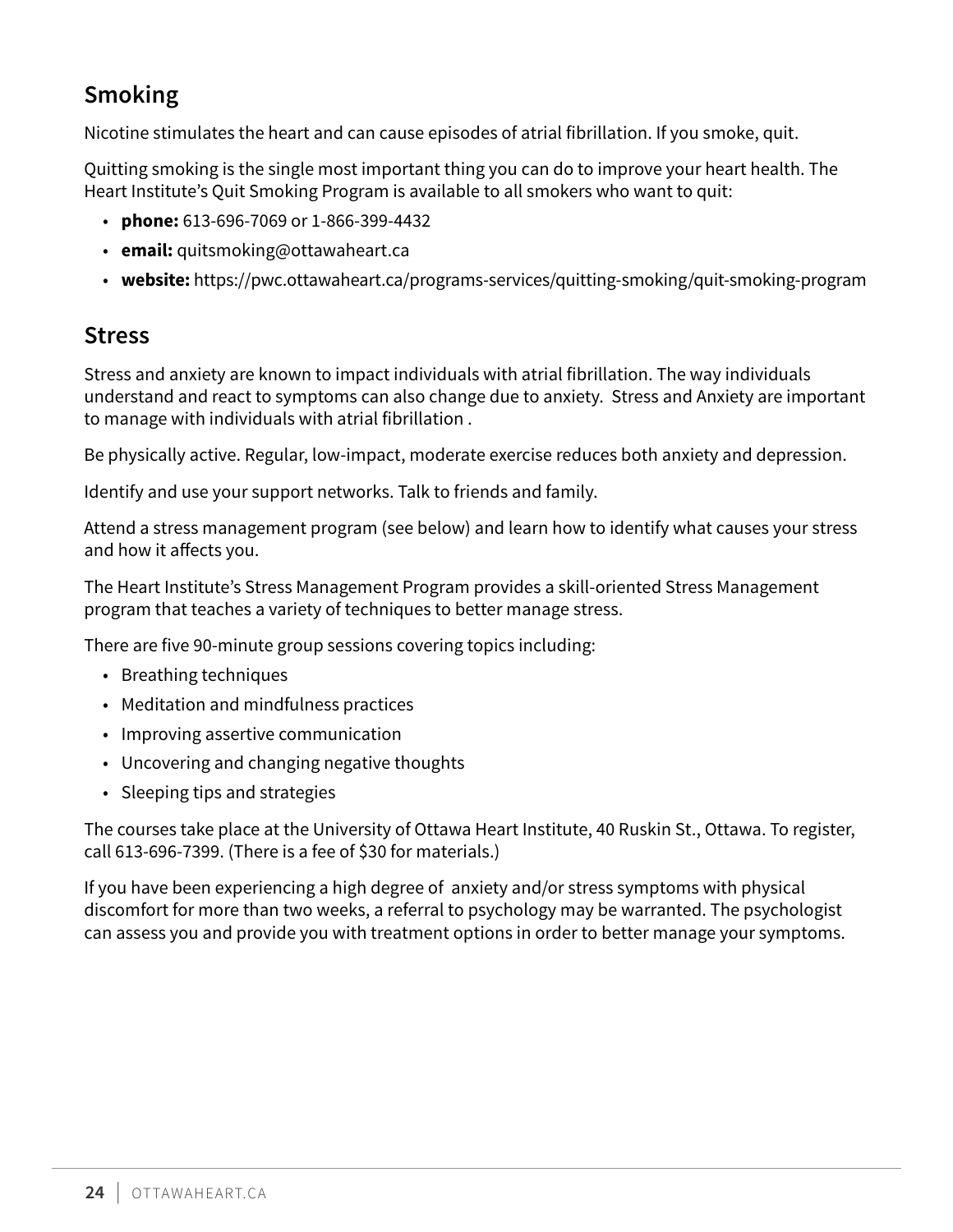#### **10 TIPS FOR EMOTIONAL HEALTH**

- **1. Practise deep breathing.** Deep breathing relaxes your body and lowers your blood pressure and heart rate.
- **2. Name your emotions.** Naming your emotions helps you be more aware and helps you decide how you will react.
- **3. Try not to judge your emotions.** Judging our emotions can make them seem worse.
- **4. Know your emotional triggers.** Knowing what makes you angry, sad or anxious will help you be better prepared.
- **5. Be more mindful.** Be aware of what is around you and try to notice your thoughts and feelings.
- **6. Move your body.** Physical activity decreases anxiety and improves mood and self-esteem.
- **7. Talk to someone you care about.** Humans are social! Make time to talk and connect with others.
- **8. Sleep well.** Sleep is important for your mind and body.
- **9. Stop "shoulds" in their tracks.** Don't put too much pressure on yourself about what you "should" or "shouldn't" be doing.
- **10. Do the things that make you happy.** Identify the things that make you happy and make time for them.

#### **Where to Get More Information**

The following websites have lot of information about atrial fibrillation along with other information about living a healthy lifestyle.

- **Heart & Stroke Foundation:** [www.heartandstroke.com](http://www.heartandstroke.com/)
	- The Heart & Stroke Foundation recently developed an excellent and very detailed resource called "Your Complete Guide to Atrial Fibrillation". You can find it on their website.
- **Canadian Heart Rhythm Society:** [www.chrsonline.ca](http://www.chrsonline.ca/)
- **Heart Rhythm Society:** [www.hrsonline.org](http://www.hrsonline.org/)
- **Medic Alert:** [www.medicalert.ca](http://www.medicalert.ca/)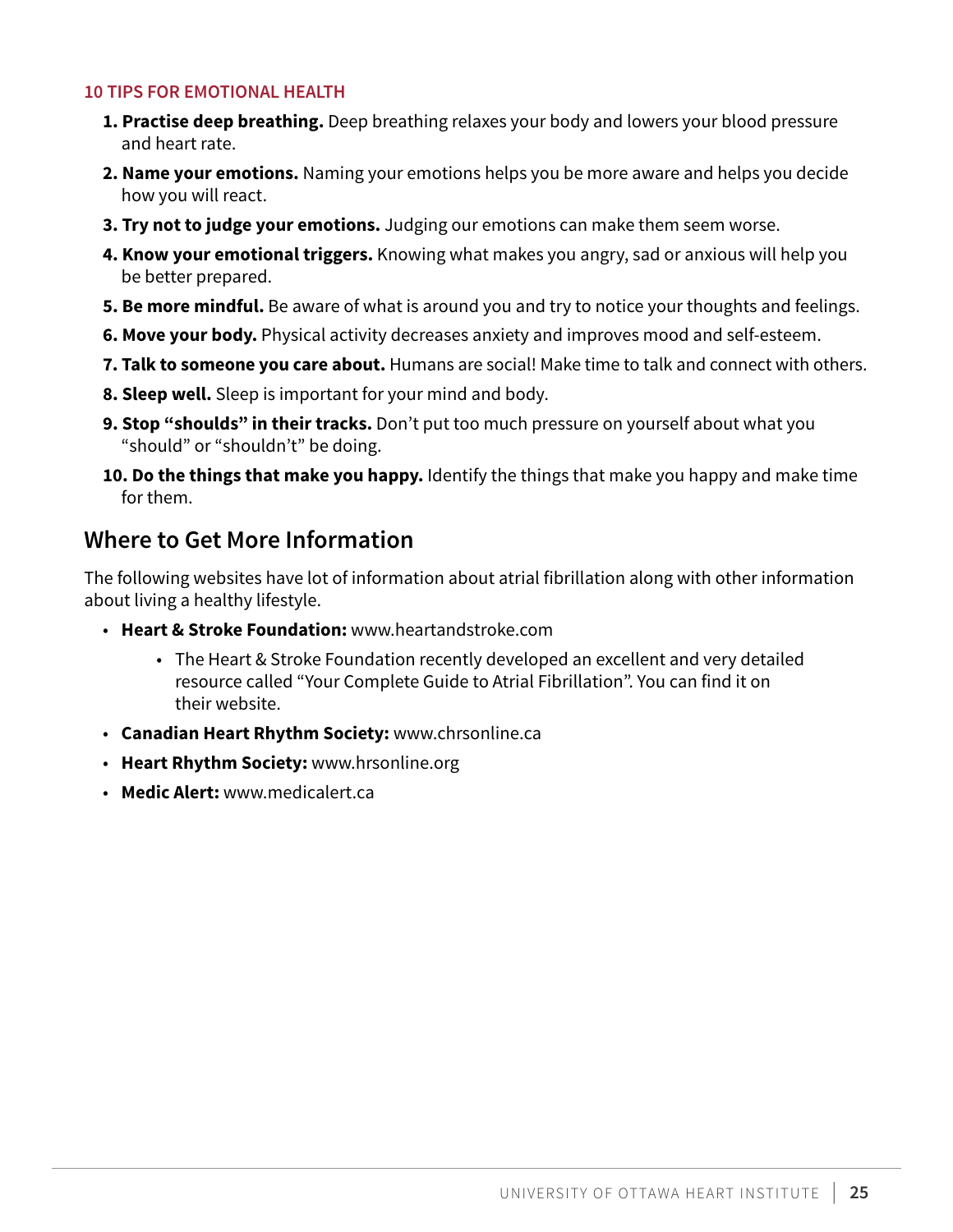# <span id="page-25-0"></span>**HEART INSTITUTE PATIENT ALUMNI**

#### **WE CAN HELP. WE'VE BEEN THERE.**

The Patient Alumni are a diverse community of current and former University of Ottawa Heart Institute patients and their families, friends and caregivers. We gratefully support the Institute by sharing information on advancements in the prevention and treatment of heart disease and by designating funds towards projects and services that improve patient comfort and care.

By joining the Alumni, you will become part of a very unique community!

The Heart Institute is the only hospital in Canada that has formed an alumni group to stay in contact with discharged patients and their families. For over 40 years, the Heart Institute has delivered worldclass care to thousands of patients. As Alumni members, we wish to stay in touch, stay informed, and contribute to the Institute's quality of care and future success.

#### **WHY JOIN THE ALUMNI?**

Alumni membership is free of charge, thanks to the partnership and financial support of the Heart Institute and its fundraising Foundation.

As an Alumni member, you'll get up-to-date information through our:

- e-letters
- Websites
- Lectures, courses and special events

By joining, you will also be able to share information and experiences with other Alumni members through our unique private social networking site, at http://community.ottawaheart.ca

For more information and access to free membership, visit our website, ottawaheartalumni.ca

Or contact us at: **Email:** alumni@ottawaheart.ca **Telephone:** 613-696-7241



UNIVERSITY OF OTTAWA HEART INSTITUTE **INSTITUT DE CARDIOLOGIE** DE L'UNIVERSITÉ D'OTTAWA